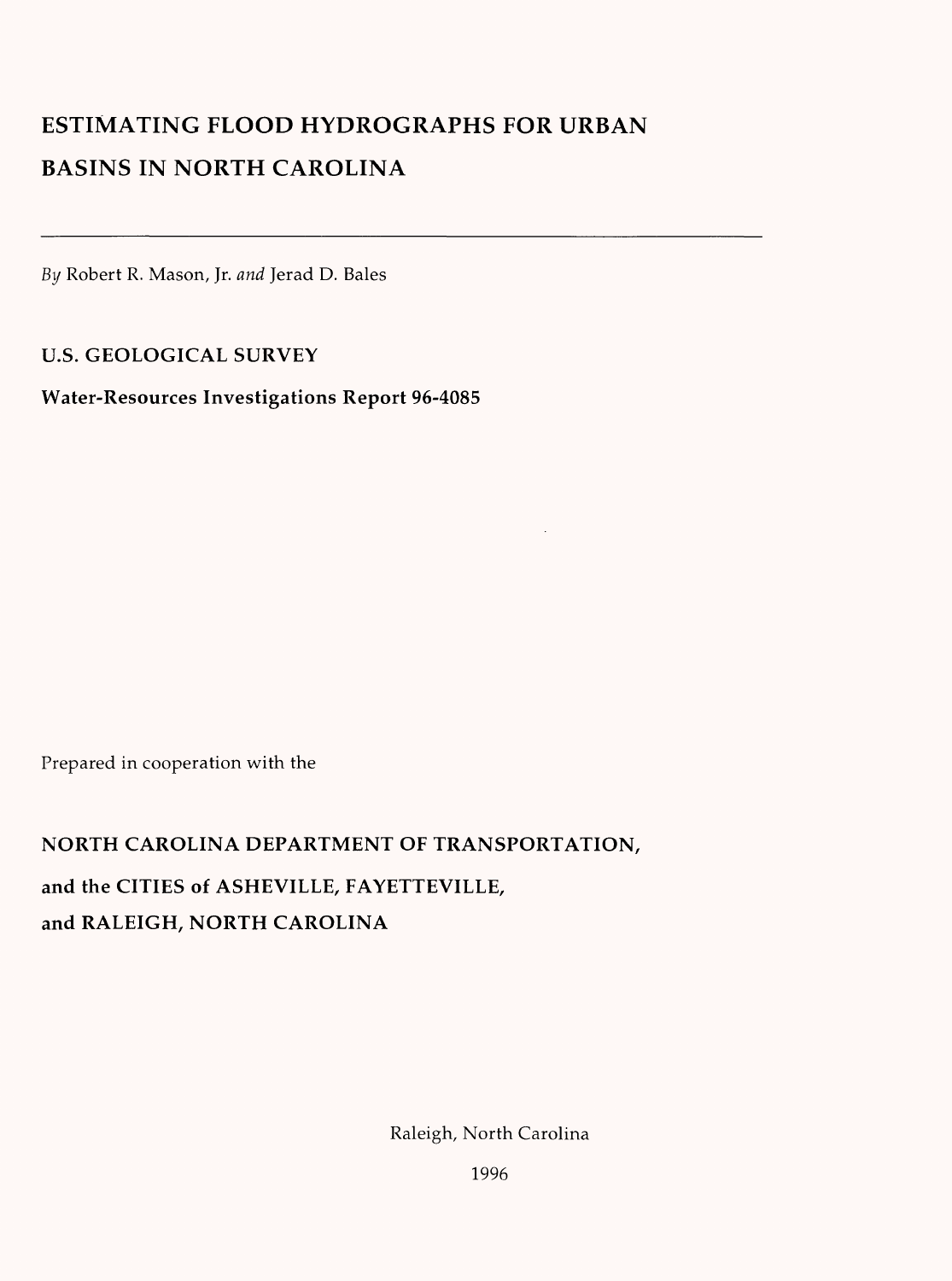# U.S. DEPARTMENT OF THE INTERIOR BRUCE BABBITT, Secretary

U.S. GEOLOGICAL SURVEY Gordon P. Eaton, Director



The use of firm, trade, or brand names in this report is for identification purposes only and does not constitute endorsement by the U.S. Geological Survey.

For addtional information write to:

District Chief U.S. Geological Survey 3916 Sunset Ridge Road Raleigh, NC 27607

Copies of this report can be purchased from:

U.S. Geological Survey Btanch of Information Services Box 25286 Federal Center Denver, CO 80225-0286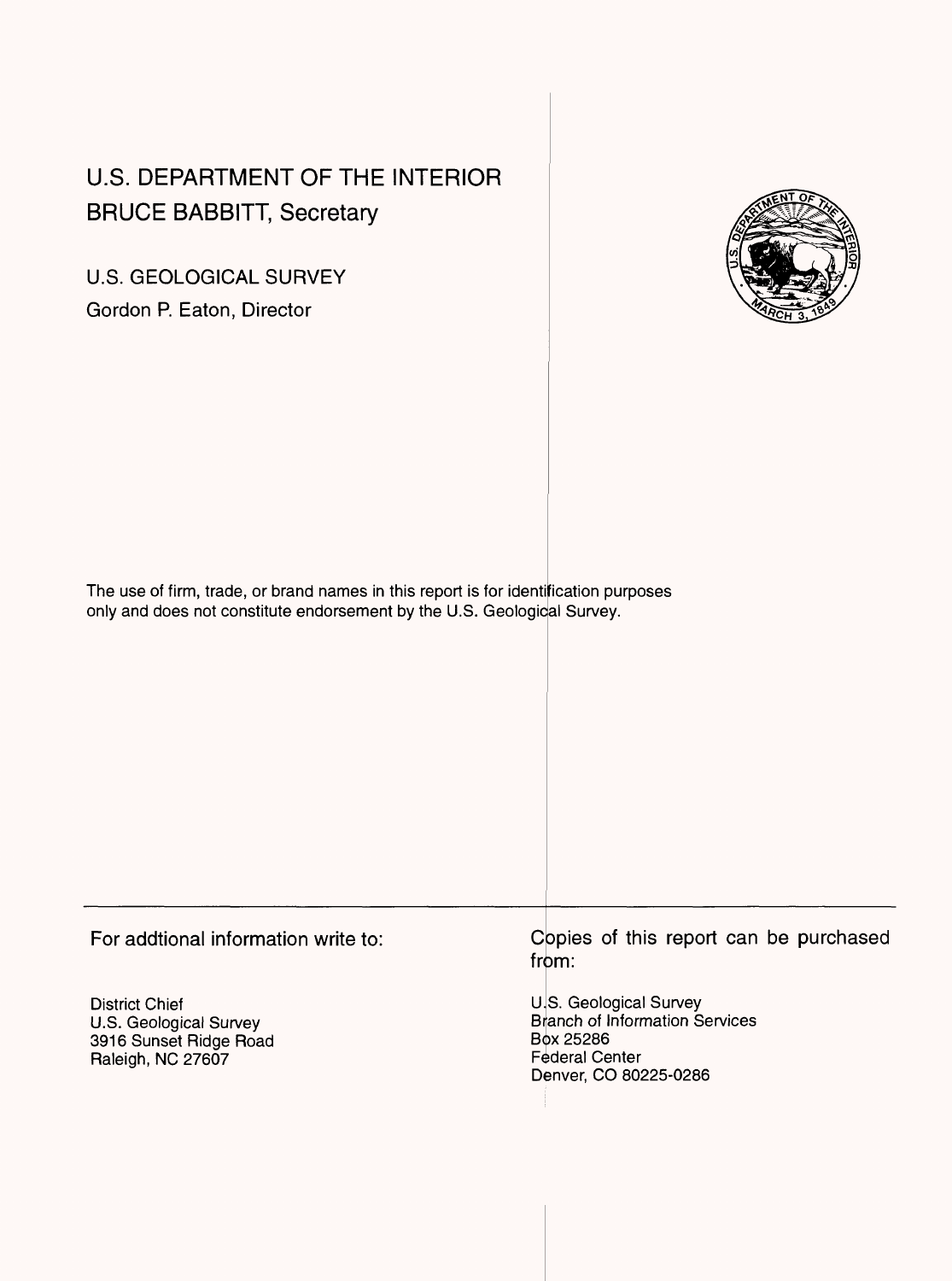# **CONTENTS**

# **Page**

#### FIGURES

| 2.  |                                                                                                        |  |
|-----|--------------------------------------------------------------------------------------------------------|--|
| -3. | Example of unit hydrographs for selected storms and resulting basin-average unit hydrograph for        |  |
|     |                                                                                                        |  |
|     |                                                                                                        |  |
|     | 5. Synthesized flood hydrograph for a 25-year flood on Richlands Creek near Westover, North Carolina17 |  |

### TABLE

|    | 2. Computation of basin-average unit hydrograph for Nasty Branch (site 3) from storm unit hydrograph  7   |
|----|-----------------------------------------------------------------------------------------------------------|
|    | Selected basin characteristics at sites used in flood hydrograph and lagtime analyses in North Carolina10 |
| 4. | Dimensionless time and discharge ratios of North Carolina, Georgia, and selected South Carolina           |
|    |                                                                                                           |
|    |                                                                                                           |

# **CONVERSION FACTORS**

| <b>Multiply</b>                  | <b>By</b> | To obtain              |
|----------------------------------|-----------|------------------------|
|                                  | Length    |                        |
| inch (in.)                       | 25.4      | millimeter             |
| foot $(ft)$                      | 0.3048    | meter                  |
| foot per mile (ft/mi)            | 0.1894    | meter per kilometer    |
| mile $(mi)$                      | 1.609     | kilometer              |
| square mile $(mi^2)$             | 2.590     | square kilometer       |
|                                  | Area      |                        |
| square foot $(\text{ft}^2)$      | 0.09290   | square meter           |
|                                  | Flow      |                        |
| cubic foot per second $(ft^3/s)$ | 0.02832   | cubic meter per second |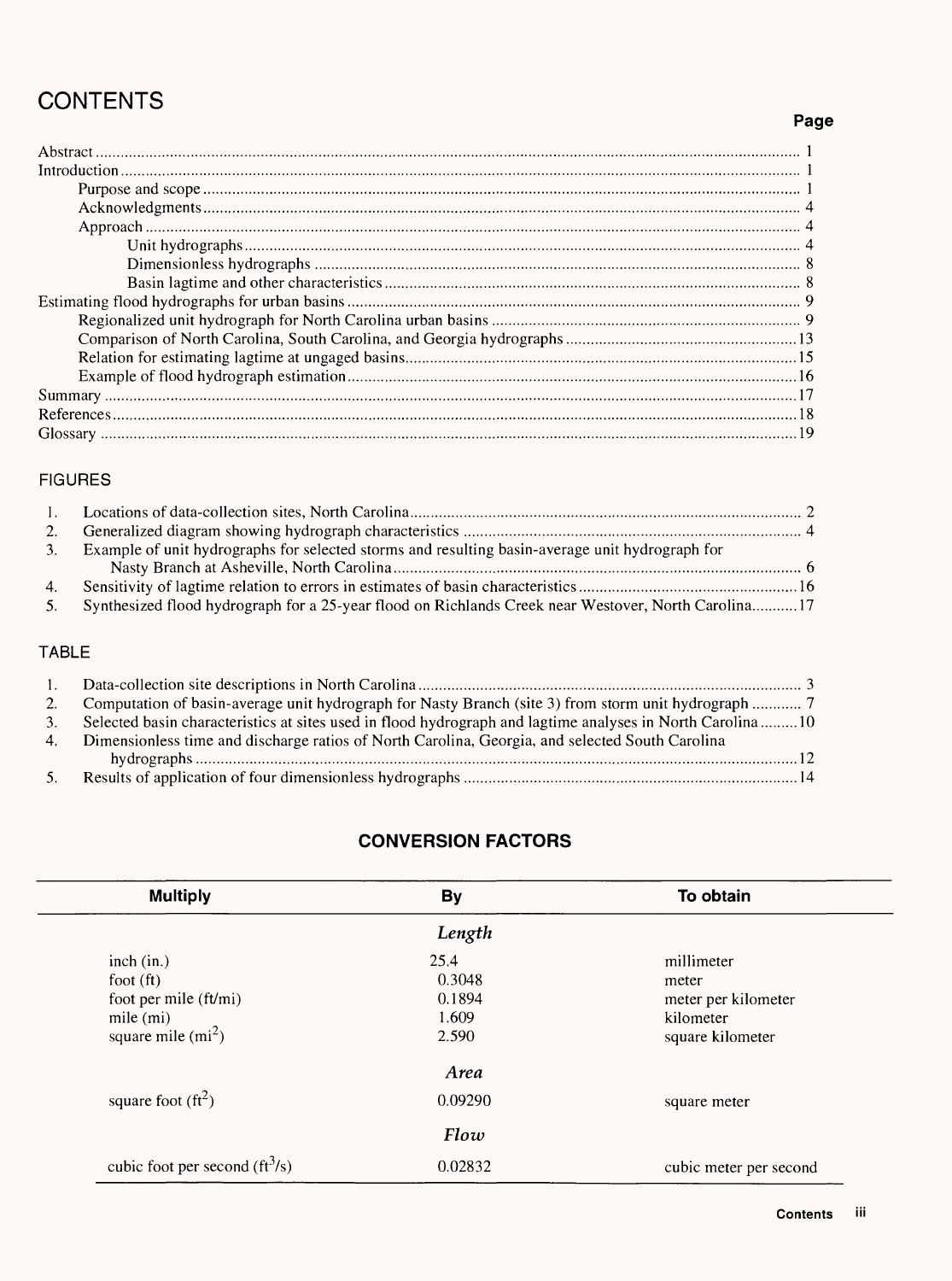# **ESTIMATING FLOOD HYDROGRAPHS FOR URBAN BASINS IN NORTH CAROLINA**

# **fi/Robert R. Mason, Jr. andJerad D. Bales**

# **ABSTRACT**

A dimensionless hydrograph for North Carolina was developed from data collected in 29 urban and urbanizing basins in the State. The dimensionless hydrograph can be used with an estimate of peak flow and basin lagtime to synthesize a design flood hydrograph for urban basins in North Carolina. Peak flows can be estimated from a number of available techniques; a procedure for estimating basin lagtime from main channel length, stream slope, and percentage of impervious area was developed from data collected at 50 sites and is presented in this report. The North Carolina dimensionless hydrograph provides satisfactory predictions of flood hydrographs in all regions of the State except for basins in or near Asheville where the method overestimated 11 of 12 measured hydrographs. A previously developed dimensionless hydrograph for urban basins in the Piedmont and upper Coastal Plain of South Carolina provides better floodhydrograph predictions for the Asheville basins and has a standard error of 21 percent as compared to 41 percent for the North Carolina dimensionless hydrograph.

# **INTRODUCTION**

From 1988 to 1993, a study was conducted to measure runoff characteristics of small urban basins in North Carolina, and to develop techniques for estimating peak flows (Robbins and Pope, 1996) and flood hydrographs for ungaged urban basins in the State. The study, which was conducted in cooperation with the North Carolina Department of Transportation and the Cities of Asheville, Fayetteville, and Raleigh, North Carolina, included measurements of streamflow and precipitation at 24 sites and compilation of existing data from 31 additional sites (fig. 1; table 1). During the first phase of the study, relations were developed for predicting peak flows in ungaged urban basins in

North Carolina. Peak flows having recurrence intervals of 2-, 5-, 10-, 25-, 50-, and 100-years can be predicted from basin drainage area, impervious area, and the rural equivalent peak discharge (Robbins, and Pope, 1996). The relations generally have prediction errors of less than 40 percent.

In addition to peak discharges, knowledge of the time distribution of runoff is useful in the design of flood-control structures, stormwater drainage structures, culverts, and bridges. In selecting hydraulic designs, engineers attempt to maximize flood protection while minimizing total costs. Information on the complete flood hydrograph is required to optimize hydraulic designs and to evaluate risks associated with flood inundation. This information is particularly critical for urban areas where risks to lives and property from flooding are often greatest. Methods for formulating flood hydrographs for ungaged urban basins were developed in the second phase of the urban runoff study and are the subject of this report.

A flood hydrograph represents the time distribution of runoff in response to that portion of storm rainfall which is in excess of infiltration. Certain general characteristics are often used to analyze a flood hydrograph or to synthesize a hydrograph for design purposes. These characteristics include peak flow  $(Q_n)$ , basin lagtime  $(L_t)$ , and storm duration (fig. 2).

Flood hydrographs have been recorded at numerous rural sites in North Carolina. However, for ungaged basins, the flood hydrograph must be estimated, or synthesized, using any one of several available techniques, including application of a dimensionless hydrograph.

#### **Purpose and Scope**

This report presents a technique for estimating flood hydrographs for urban basins in North Carolina and documents the development of this method. The method is based on the application of a dimensionless hydrograph described in this report. Flood hydrographs can be synthesized by using the dimensionless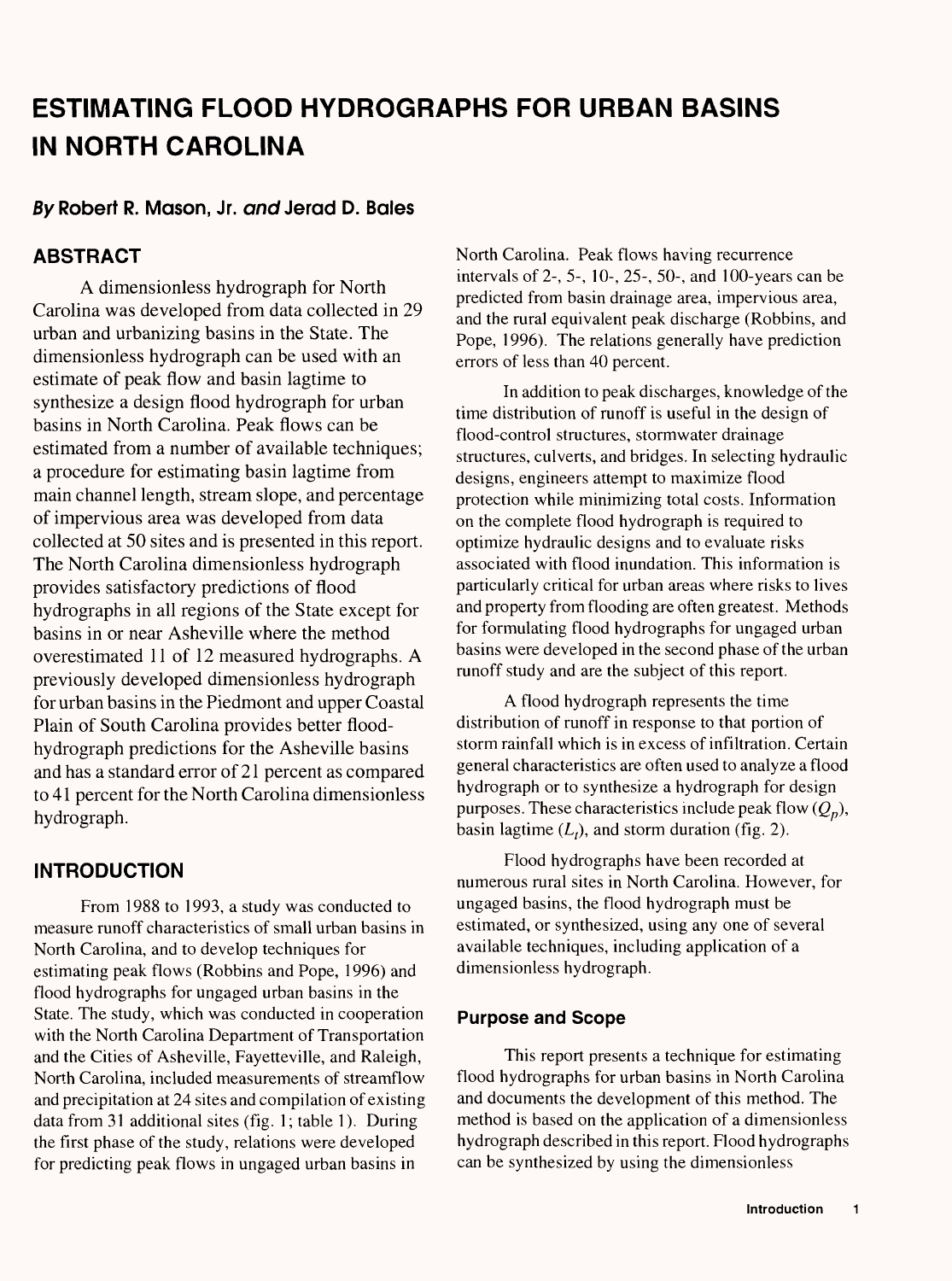

Figure 1. Locations of data-collection sites, North Carolina. **Figure 1.** Locations of data-collection sites, North Carolina.

mating Flood Hydrographs for Urban Basi  $\overline{\mathbf{c}}$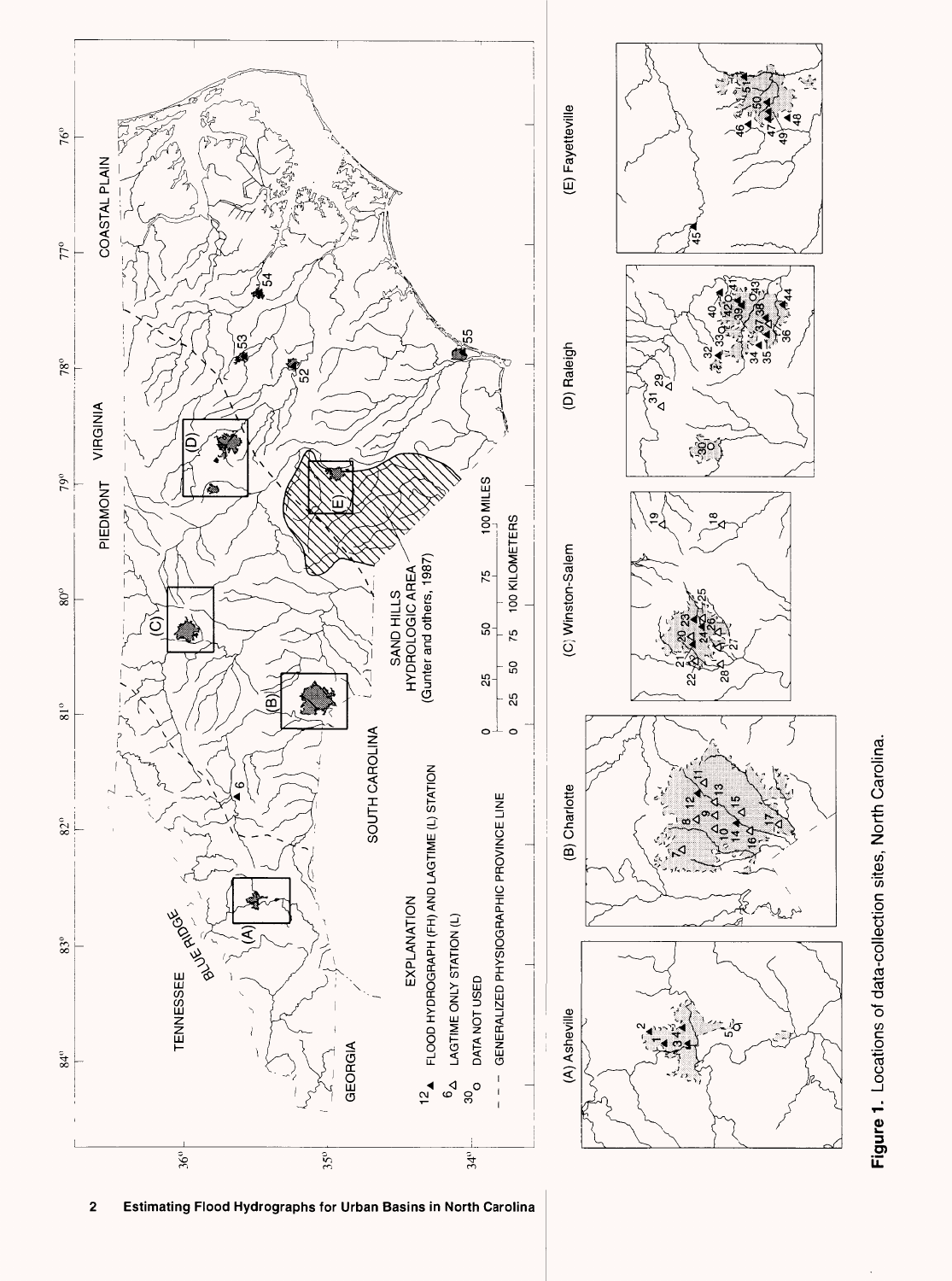#### **Table 1.** Data-collection site descriptions in North Carolina

[Ave., avenue; FH/L, flood hydrograph and lagtime; L, lagtime only; nr., near; Rd., road; ---, data not used; trib., tributary; Blvd., Boulevard; SR, State Road]

| <b>Site</b><br>number<br>(fig. 1) | <b>Station name</b>                                  | <b>USGS</b><br>station<br>number | Latitude  | Longitude           | Use of<br>data | Period of<br>record |
|-----------------------------------|------------------------------------------------------|----------------------------------|-----------|---------------------|----------------|---------------------|
| $\mathbf{1}$                      | Reed Creek above Barnard Ave, at Asheville           | 03451510                         | 35°36'52" | 82°33'41"           | FH/L           | 1986-88; 1989-92    |
| $\boldsymbol{2}$                  | Spooks Branch nr. Woodfin                            | 0345153800                       | 35°38'17" | 82°32'24"           | FH/L           | 1987-90             |
| $\mathfrak{Z}$                    | Nasty Branch at Asheville                            | 0345112600                       | 35°34'44" | 82°33'35"           | FH/L           | 1986-88             |
| $\overline{\mathbf{4}}$           | Ross Creek at Beaucatcher Rd. at Asheville           | 0345092550                       | 35°35'15" | 82°31'49"           | FH/L           | 1986-89             |
| a <sub>5</sub>                    | Dingle Creek nr. Skyland                             | 03448068                         | 35°30'22" | 82°31'30"           | $\overline{a}$ | ---                 |
| $b_6$                             | Hunting Creek at Morganton                           | 02139610                         | 35°44'17" | 81°40'45"           | FH/L           | 1967-70             |
| $b_7$                             | Paw Creek trib. 2 at Allenbrook Dr., Charlotte       | 02142950                         | 35°15'40" | 80°54'48"           | L              | 1966-69             |
| $b_8$                             | Irwin Creek trib. at Charlotte                       | 02146235                         | 35°14'12" | 80°50'50"           | L              | 1966-69             |
| $b_{\rm Q}$                       | Little Sugar Creek at Brunswick Ave., Charlotte      | 02146409                         | 35°12'11" | 80°50'15"           | L              | 1964-66             |
| $b_{10}$                          | Stewart Creek at Charlotte                           | 02146280                         | 35°12'11" | 80°51'59"           | L              | 1962-69             |
| $b_{11}$                          | Briar Creek trib. 6 at Sudbury Rd., Charlotte        | 02146435                         | 35°13'27" | 80°46'01"           | L              | 1966-69             |
| $b_{12}$                          | Briar Creek trib. 7 at Shamrock Dr., Charlotte       | 02146436                         | 35°14'07" | 80°47'26"           | FH/L           | 1966-70             |
| $b_{13}$                          | Briar Creek at East Seventh St., Charlotte           | 02146440                         | 35°12'16" | 80°48'33"           | L              | 1962-69             |
| $b_{14}$                          | Little Hope Creek at Seneca Place, Charlotte         | 02146470                         | 35°09'53" | 80°51'12"           | FH/L           | 1982-91             |
| $b_{15}$                          | Little Sugar Creek trib. 7 at Burnley Rd., Charlotte | 02146505                         | 35°09'19" | 80°49'46"           | L              | 1966-69             |
| $b_{16}$                          | McMullen Creek at Sharon View Rd. nr. Charlotte      | 02146700                         | 35°08'27" | 80°52'10"           | L              | 1962-69             |
| $b_{17}$                          | McMullen Creek nr. Griffith                          | 02146725                         | 35°05'22" | 80°51'16"           | L              | 1962-69             |
| $b_{18}$                          | East Fork Deep River nr. High Point                  | 02099000                         | 36°02'15" | 79°56'46"           | $\mathbf L$    | 1928-69             |
| $b_{19}$                          | Mill Creek nr. Stanleyville                          | 02115730                         | 36°10'49" | 79°56'46"           | L              | 1964-69             |
| $b_{20}$                          | Silas Creek at Winston-Salem                         | 02115760                         | 36°06'35" | $80^{\circ}16'19''$ | $\mathsf L$    | 1964-69             |
| $b_{21}$                          | Silas Creek trib. at Pine Valley Road, Winston-Salem | 02115765                         | 36°06'19" | 80°17'52"           | FH/L           | 1968-70             |
| $b_{22}$                          | Brushy Creek at Winston-Salem                        | 02115840                         | 36°05'57" | 80°20'46"           | L              | 1964-69             |
| $b_{23}$                          | Brushy Creek trib. 2 at U.S. Hwy. 311, Winston-Salem | 02115839                         | 36°06'10" | $80^{\circ}13'21"$  | FH/L           | 1968-70             |
| $b_{24}$                          | Tar Branch at Walnut St., Winston-Salem              | 02115843                         | 36°05'02" | 80°14'34"           | FH/L           | 1967-70             |
| $b_{25}$                          |                                                      |                                  | 36°04'56" | 80°13'04"           | L              | 1964-69             |
| $b_{26}$                          | Peters Creek at Winston-Salem                        | 02115845                         |           |                     |                |                     |
| $b_{27}$                          | Fiddlers Creek nr. Winston-Salem                     | 02115870                         | 36°02'46" | 80°15'30"           | L              | 1964-69             |
| $b_{28}$                          | Silas Creek at Clemmons                              | 02115800                         | 36°02'44" | 80°18'20"           | $\mathbf L$    | 1964-69             |
| $b_{29}$                          | Little Creek nr. Clemmons                            | 02115810                         | 36°02'19" | 80°21'15"           | L              | 1964-69             |
|                                   | Dye Creek at Guess Rd. (Durham)                      | 02086760                         | 36°01'09" | 78°51'24"           | $\mathbf L$    | 1967-70             |
| $a_{30}$                          | Little Creek trib. nr. Chapel Hill                   | 0209736050                       | 35°55'02" | 79°01'57"           | $\frac{1}{2}$  | $\overline{a}$      |
| $b_{31}$                          | Third Fork Creek at University Dr. (Durham)          | 02097240                         | 35°58'46" | 78°54'54"           | L              | 1964-69             |
| 32                                | Sycamore Creek nr. Lynn Crossroads                   | 0208725600                       | 35°54'03" | 78°45'56"           | FH/L           | 1987-91             |
| $a_{33}$                          | Hare Snipe Creek trib. nr. Leesville                 | 0208726835                       | 35°53'28" | 78°41'25"           | $\overline{a}$ | $ -$                |
| 34                                | Richlands Creek nr. Westover                         | 0208726100                       | 35°48'13" | 78°44'07"           | FH/L           | 1987-93             |
| 35                                | Bushy Branch trib. below Schaub Dr. at Raleigh       | 0208734221<br>$^{c}$ 0208734220  | 35°47'04" | 78°42'14"           | FH/L           | 1987-93             |
| $b_{36}$                          | Rocky Branch at Dan Allen Dr., Raleigh               | 02087349                         | 35°46'55" | 78°40'20"           | L              | 1965-68             |
| $b_{37}$                          | Rocky Branch at Carmichael Gymnasium, Raleigh        | 02087350                         | 35°46'50" | 78°40'20"           | L              | 1965-68             |
| 38                                | Pigeon House Creek at Cameron Village, Raleigh       | 0208732534                       | 35°47'14" | 78°39'17"           | FH/L           | 1987-93             |
| 39                                | Big Branch trib. at Windgate Dr., Millbrook          | 0208730025                       | 35°50'38″ | 78°37'01"           | FH/L           | 1987-91             |
| 40                                | Perry Creek trib. at Neuse                           | 0208721290                       | 35°53'47" | 78°34'46"           | FH/L           | 1986-89             |
| $a_{41}$                          | Perry Creek at SR 2012, nr. Millbrook                | 0208721055                       | 35°52'30" | 78°35'48"           | ---            | $\cdots$            |
| 42                                | Marsh Creek at SR 2030, Millbrook                    | 0208732810                       | 35°51'13" | 78°36'12"           | FH/L           | 1986-89             |
| $a_{43}$                          | Marsh Creek nr. New Hope                             | 0208732885                       | 35°48'59" | 78°35'37"           | ---            |                     |
| 44                                | Walnut Creek trib. at Evers St., Raleigh             | 0208735550                       | 35°44'49" | 78°36'54"           | FH/L           | 1987-90             |
| 45                                | Flat Creek nr. Inverness                             | 02102908                         | 35°10'54" | 79°10'40"           | FH/L           | 1991-92             |
| 46                                | Jack Fords Creek, Fayetteville                       | 0210434115                       | 35°05'35" | 78°57'57"           | FH/L           | 1989-92             |
| 47                                | Buckhead Creek at Skibo                              | 0210438680                       | 35°03'34" | 78°57'17"           | FH/L           | 1989-93             |
| 48                                | Buckhead Creek nr. Owens                             | 02104387                         | 35°01'37" | 78°57'08"           | ${\rm FH/L}$   | 1976-80; 1989-92    |
| 49                                | Branson Creek nr. Fayetteville                       | 0210397520                       | 35°03'31" | 78°56'23"           | $\rm FH/L$     | 1989-93             |
| 50                                | Hybart Creek trib. at Fayetteville                   | 0210397475                       | 35°03'41" | 78°55'13"           | FH/L           | 1989-92             |
| 51                                | Cape Fear River trib. nr. Fayetteville               | 0210367030                       | 35°06'01" | 78°52'03"           | FH/L           | 1989-92             |
| $d_{52}$                          | Big Ditch at Retha St. at Goldsboro                  | 02088682                         | 35°22'16" | 78°00'15"           | FH/L           | 1980-84             |
| $^{d}$ 53                         | Hominy Swamp at Phillips St. at Wilson               | 02090512                         | 35°42'39" | 77°55'00"           | FH/L           | 1978-85             |
| $^{d}$ 54                         | Greenmill Run at Arlington Blvd. at Greenville       | 02084070                         | 35°35'57" | 77°22'17"           | $\rm FH/L$     | 1980-85             |
| $d_{55}$                          | Hewletts Creek at SR 1102 nr. Wilmington             | 02093229                         | 34°11'28" | 77°53'32"           | FH/L           | 1976-90             |

<sup>a</sup> Data were not used to formulate regional unit flood hydrograph or basın lagtime relation<br><sup>h F</sup>rom Putnam (1972).<br>G Refers to separately numbered raingage.<br><sup>d</sup> From Gunter and others (1987).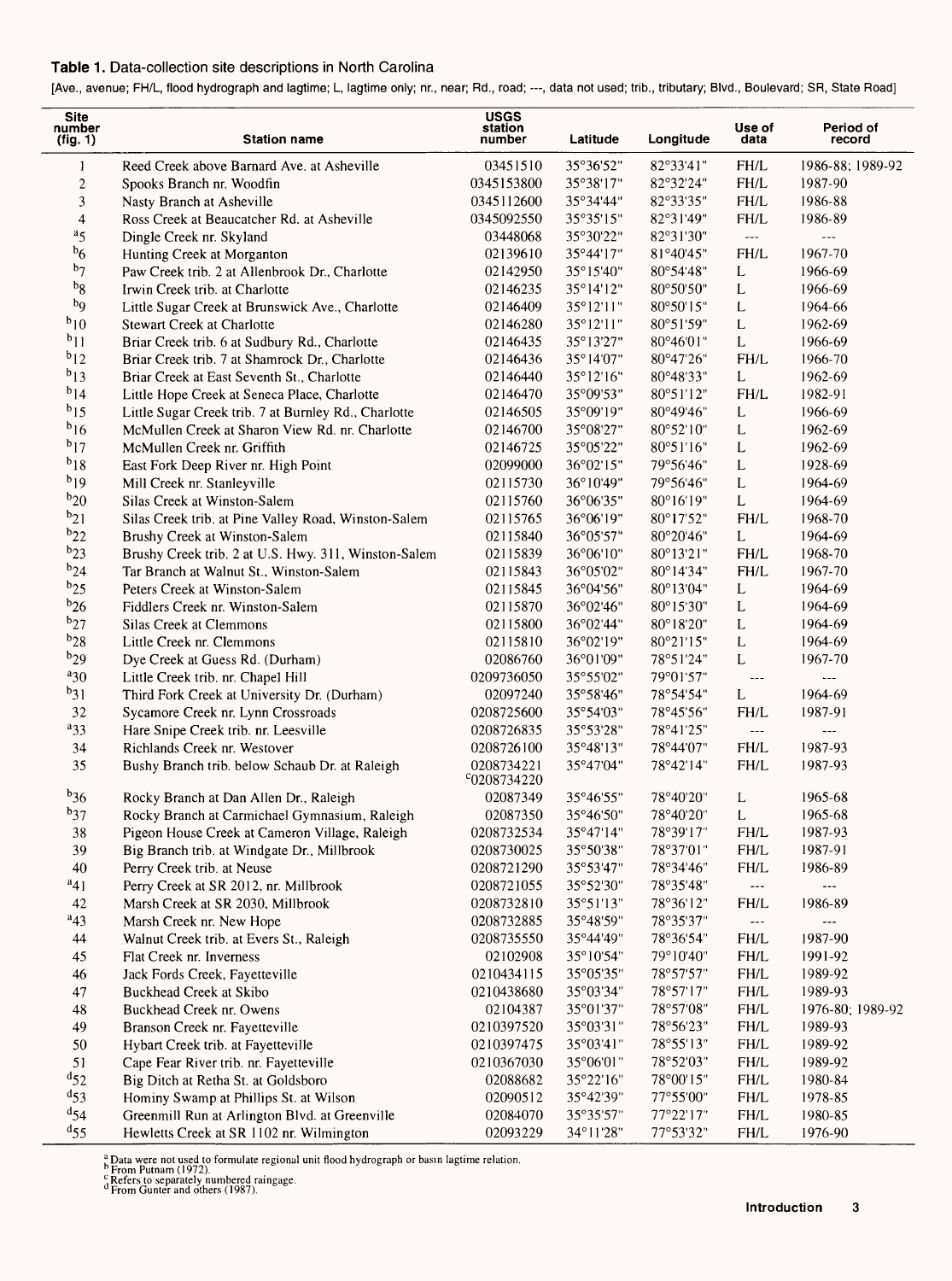

**Figure 2.** Generalized diagram showing hydrograph characteristics.

hydrograph and estimates of the hydrograph peak flow and basin lagtime. Estimates of peak flow can be determined by using the procedures of Robbins and Pope, (1996), or other appropriate methods. Methods for estimating basin lagtime also are presented in this report.

Available rainfall and runoff data from 29 urban basins in North Carolina, ranging in size from 0.04 to 9.10 square miles  $(m<sup>2</sup>)$ , were used to develop the dimensionless hydrograph; lagtime data from 50 sites were used to develop the basin lagtime relation. Although the technique was developed by using data from urban basins, it may be applicable to rural basins as well. The technique is applicable only to basins without significant storage upstream from the point at which the flood hydrograph is estimated.

## **Acknowledgments**

Special thanks are extended to several individuals who were instrumental in the establishment and support of this investigation, including Mr. Archie Hankins of the North Carolina Department of Transportation; Mr. James Ewing and Mr. Tom Tarrant of the City of Asheville; Mr. Robert Bennett and Mr. Gerald Croll of the City of Fayetteville; and Mr. Jimmie Beckom and Mr. Danny Bowden of the City of Raleigh.

# **Approach**

The approach used in this study to develop the technique for estimating flood hydrographs is based on the unit hydrograph concept. The methods used to (1) determine unit hydrographs from measured streamflow and precipitation, (2) define the dimensionless hydrograph, and (3) estimate basin lagtime are described in this section of the report.

## **Unit Hydrographs**

Generally, the shapes of flood hydrographs which result from storms of spatially uniform rainfall distributions are consistent for a given basin. The flood hydrographs that result from such storms usually retain the same overall shape but differ from storm to storm mainly in peak flow (primarily as a function of rainfall intensity) and width (primarily as a function of rainfall duration). This characteristic of a relatively consistent and linear response of runoff to uniform rainfall is the basis for the unit hydrograph concept.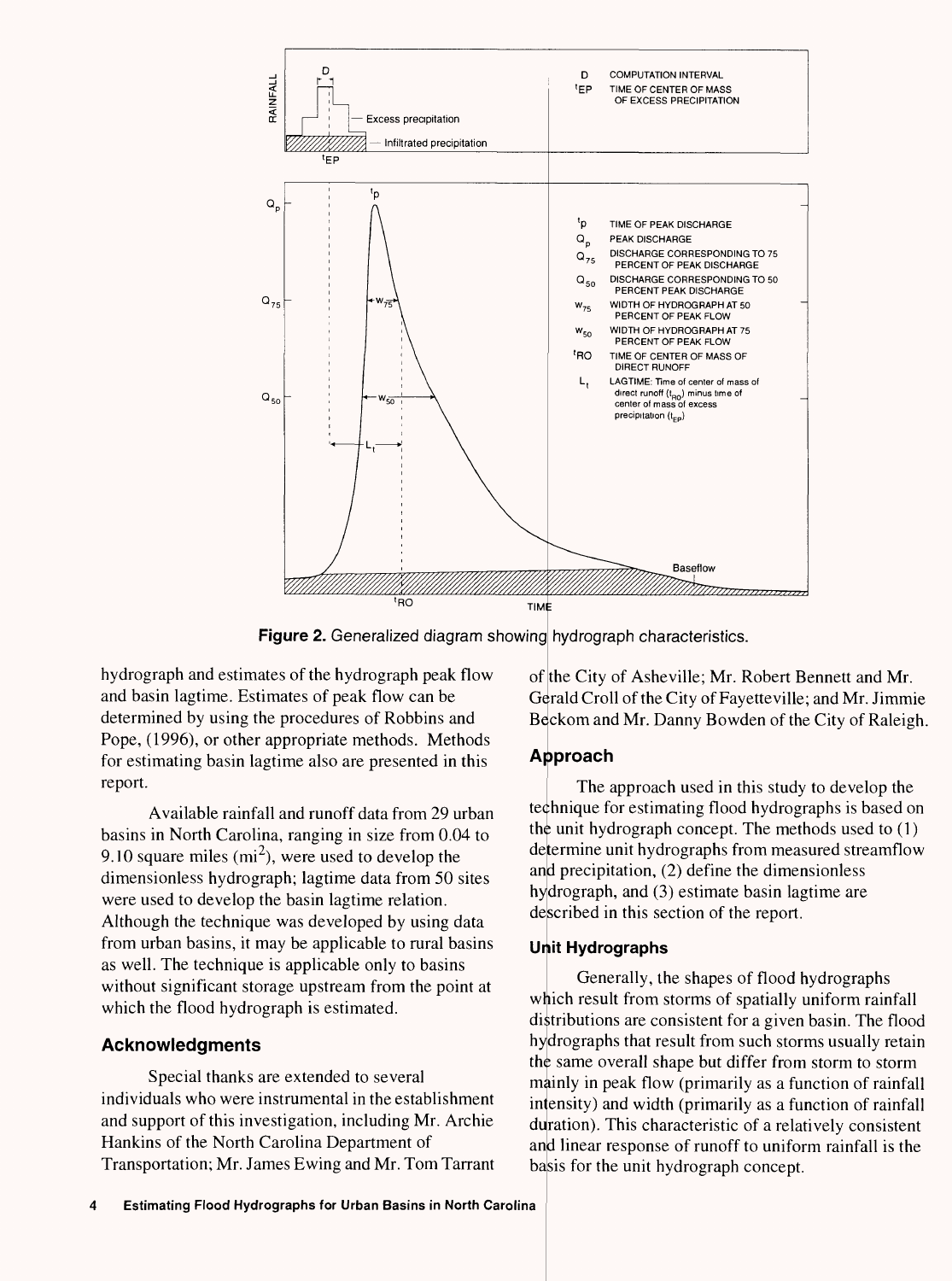The unit hydrograph is a hydrograph of direct runoff (total runoff less baseflow (fig. 2)) resulting from one unit (usually 1 inch) of excess rainfall uniformly generated over a basin at a uniform rate for a specified period of time or storm duration. The T-hour unit hydrograph is derived from a flood hydrograph produced by a storm of T-hours in duration by using equation 1, which is valid only if the excess rainfall is uniform (Chow, 1964; Viessman and others, 1977).

$$
q(t) = \frac{(Q(t))}{EP} \tag{1}
$$

where:

*q(t)* is the ordinate of the T-hour unit hydrograph at time *t;*

*Q(t)* is the ordinate of the T-hour flood hydrograph at time *t;* and

*EP* is the volume of excess precipitation.

However, most storms are composed of a series of nonuniform rainfall intensities of varying durations. Decomposing an observed flood hydrograph produced by nonuniform rainfall into the unit hydrograph can require complex matrix operations, statistical manipulations, or trial and error iterations (Snyder, 1955; Newton and Vineyard, 1967; Mays and Coles, 1980). Often, more than one solution is possible.

O'Donnell's (1960) method for deriving a unit hydrograph from a complex storm was used in this study. The method involves harmonic analysis of the rainfall excess and runoff data to derive a series of harmonic coefficients. Each increment of rainfall (having a duration equal to the data recording interval) is treated as an individual storm, and an instantaneous unit hydrograph that reproduces the direct runoff hydrograph is computed from the harmonic coefficients. For this study, direct runoff was computed by subtracting the baseflow (approximated as the flow beneath a line connecting the flows at the beginning and end of the hydrograph (fig. 2)), from the observed runoff. Rainfall excess was estimated as the storm rainfall minus a constant infiltration rate to account for the difference between total rainfall and total direct runoff (fig. 2).

Flood-hydrograph data (rainfall and streamflow records) from 34 sites in North Carolina (fig. 1; table 1) were reviewed to identify singlepeaked flood hydrographs derived from storms of concentrated periods of rainfall. Computer programs developed by S.E. Ryan (U.S. Geological Survey, written commun., 1985) for application of the O'Donnell method were used to determine the unit hydrographs from the rainfall and streamflow data. A total of 101 unit hydrographs were developed. These hydrographs represent streams from many of the major urban centers of North Carolina, including Asheville (Blue Ridge Province), Charlotte, Raleigh, and Winston-Salem (Piedmont Province), Fayetteville (Sand Hills), and Wilson, Greenville, Goldsboro, and Wilmington (Coastal Plain Province).

Data for five study sites were not used in the hydrograph analysis. Hydrographs from Dingle Creek (site 5) were not used because most of the hydrographs at that site were multi-peaked, and as such, violate assumptions underlying the O'Donnell method. Data from Little Creek tributary near Chapel Hill (site 30) were not used because a satisfactory stage-discharge rating was not available. Likewise, hydrographs from Hare Snipe Creek tributary (site 33) were not used because a stage-discharge rating was not established for the site. Marsh Creek near New Hope (site 43) and Perry Creek at SR 2012 (site 41) were found to have significant detention storage upstream from the gage and, ihus, were omitted from the analysis. Twenty-three of the remaining 29 floodhydrograph basins were urban, and six were urbanizing.

A basin-average unit hydrograph for each of the remaining 29 flood-hydrograph basins was then developed by aligning the peaks of the storm unit hydrographs from each basin and averaging corresponding flow ordinates. The correct timing of the average flow ordinates was obtained by shifting the flow ordinates of the average hydrograph along the time axis until the centroid of the average hydrograph was aligned with the average of the centroids of the unit hydrographs for all of the storms for a basin (fig. 3). Resulting values on the time axis were rounded to the nearest whole interval of the computation period (table 2).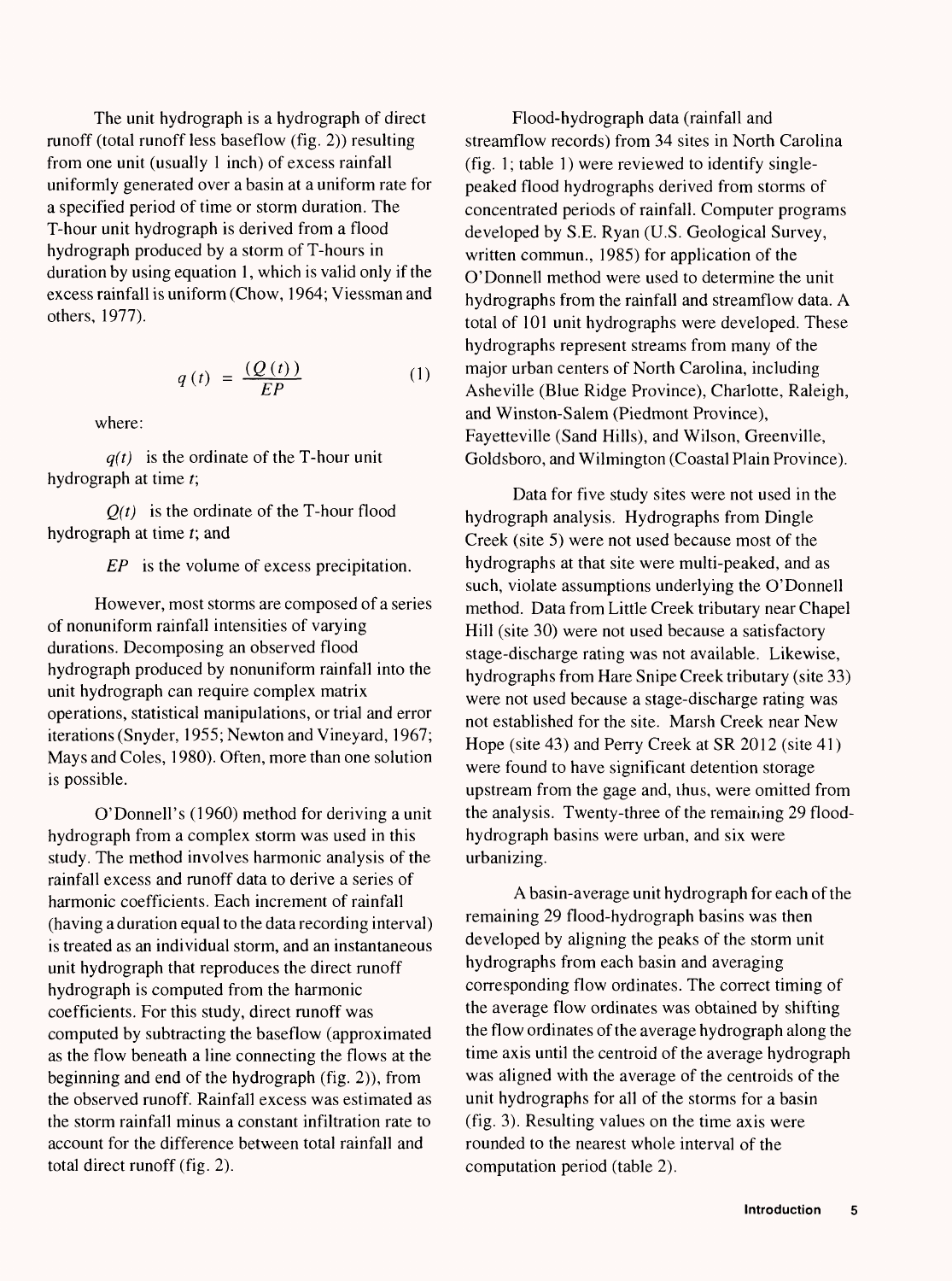

**Figure 3.** Example of unit hydrographs for selected storms and resulting basinaverage unit hydrograph for Nasty Branch at Asheville, North Carolina (site 3)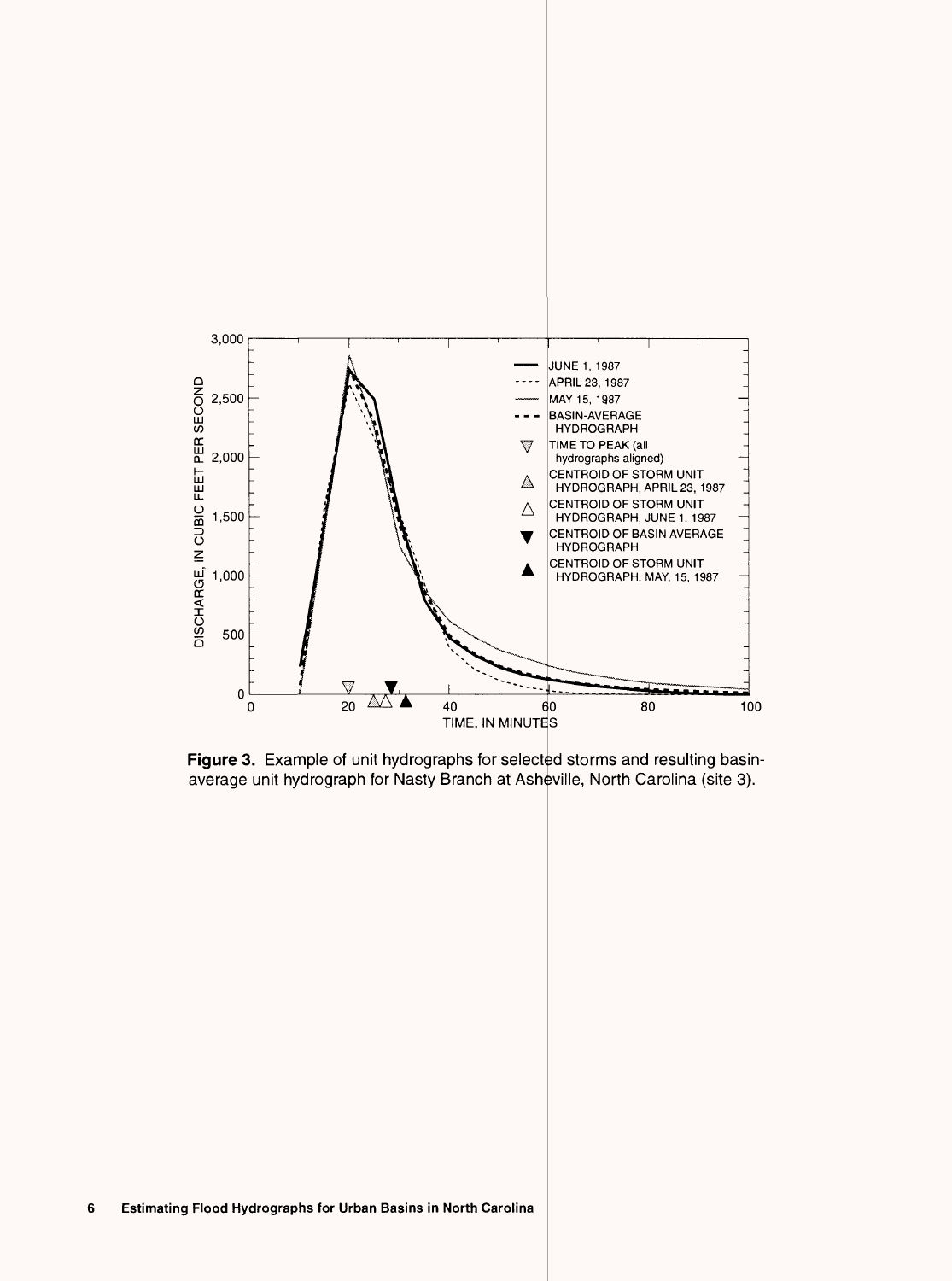#### **Table 2.** Computation of basin-average unit hydrograph for Nasty Branch (site 3) from storm unit hydrograph

[ft<sup>3</sup>/s, cubic feet per second; Storm unit hydrograph peaks are aligned and hydrographs are averaged. Time ordinates of the average hydrograph are corrected by subtracting a time correction equivalent to the difference between the centroid,  $\overline{t_{RO}}$ , of the average hydrograph and the average of the centroids of the storm unit hydrographs. In the case shown, the correction is negated by rounding of the revised time ordinate to the nearest computation interval--5 minutes.

| Time<br>ordinate<br>(minutes) | Storm unit<br>hydrograph<br>for June 1,<br>1987<br>$(tt^3/s)$ | Storm unit<br>hydrograph<br>for April 23,<br>1987<br>$(\text{ft}^3/\text{s})$ | Storm unit<br>hydrograph<br>for May 15,<br>1987<br>$(\text{ft}^3/\text{s})$ | Basin<br>average unit<br>hydrograph<br>$(\text{ft}^3/\text{s})$ | Revised<br>time<br>ordinate<br>(minutes) |
|-------------------------------|---------------------------------------------------------------|-------------------------------------------------------------------------------|-----------------------------------------------------------------------------|-----------------------------------------------------------------|------------------------------------------|
| 5                             | 0.00                                                          | 0.00                                                                          | 0.00                                                                        | 0.00                                                            | 5                                        |
| 10                            | 232.35                                                        | .00                                                                           | .00                                                                         | 77.45                                                           | 10                                       |
| 15                            | 1,450.11                                                      | 1,605.98                                                                      | 1,405.75                                                                    | 1,487.28                                                        | 15                                       |
| 20                            | 2,731.83                                                      | 2,617.45                                                                      | 2,860.02                                                                    | 2,736.43                                                        | 20                                       |
| 25                            | 2,487.21                                                      | 2,157.06                                                                      | 2,241.96                                                                    | 2,295.41                                                        | 25                                       |
| 30                            | 1,484.15                                                      | 1,524.67                                                                      | 1,246.93                                                                    | 1,418.58                                                        | 30                                       |
| 35                            | 791.87                                                        | 923.44                                                                        | 870.80                                                                      | 862.04                                                          | 35                                       |
| 40                            | 470.50                                                        | 385.42                                                                        | 614.55                                                                      | 490.16                                                          | 40                                       |
| 45                            | 326.34                                                        | 207.87                                                                        | 479.72                                                                      | 337.98                                                          | 45                                       |
| 50                            | 225.50                                                        | 113.80                                                                        | 370.02                                                                      | 236.44                                                          | 50                                       |
| 55                            | 160.22                                                        | 61.62                                                                         | 304.24                                                                      | 175.36                                                          | 55                                       |
| 60                            | 121.05                                                        | 29.13                                                                         | 236.67                                                                      | 128.95                                                          | 60                                       |
| 65                            | 91.14                                                         | 10.44                                                                         | 185.87                                                                      | 95.82                                                           | 65                                       |
| 70                            | 65.29                                                         | 2.92                                                                          | 151.24                                                                      | 73.15                                                           | 70                                       |
| 75                            | 45.97                                                         | 1.67                                                                          | 121.11                                                                      | 56.25                                                           | 75                                       |
| 80                            | 28.74                                                         | .00                                                                           | 93.13                                                                       | 40.62                                                           | 80                                       |
| 85                            | 15.99                                                         | .00                                                                           | 79.39                                                                       | 31.79                                                           | 85                                       |
| 90                            | 5.74                                                          | .00                                                                           | 66.86                                                                       | 24.20                                                           | 90                                       |
| 95                            | .74                                                           | .00                                                                           | 54.87                                                                       | 18.54                                                           | 95                                       |
| 100                           | .00                                                           | .00                                                                           | 41.23                                                                       | 13.74                                                           | 100                                      |
| 105                           | .00                                                           | .00                                                                           | 28.77                                                                       | 9.59                                                            | 105                                      |
| 110                           | .00                                                           | .00                                                                           | 18.54                                                                       | 6.18                                                            | 110                                      |
| 115                           | .00                                                           | .00                                                                           | 13.89                                                                       | 4.63                                                            | 115                                      |
| 120                           | .00                                                           | .00                                                                           | 12.93                                                                       | 4.31                                                            | 120                                      |
| 125                           | .00                                                           | .00.                                                                          | 7.54                                                                        | 2.51                                                            | 125                                      |
| 130                           | .00                                                           | .00.                                                                          | 2.22                                                                        | .74                                                             | 130                                      |
| 135                           | .00                                                           | .00                                                                           | 1.47                                                                        | .49                                                             | 135                                      |
| 140                           | .00                                                           | .00                                                                           | .40                                                                         | .13                                                             | 140                                      |
| Centroid<br>(minutes)         | 27.22                                                         | 25.41                                                                         | 32.04                                                                       | 28.41                                                           |                                          |
|                               |                                                               | Average centroid of storm unit hydrograph (minutes)                           |                                                                             | 28.22                                                           |                                          |
|                               | Time correction (minutes)                                     |                                                                               |                                                                             | .19                                                             |                                          |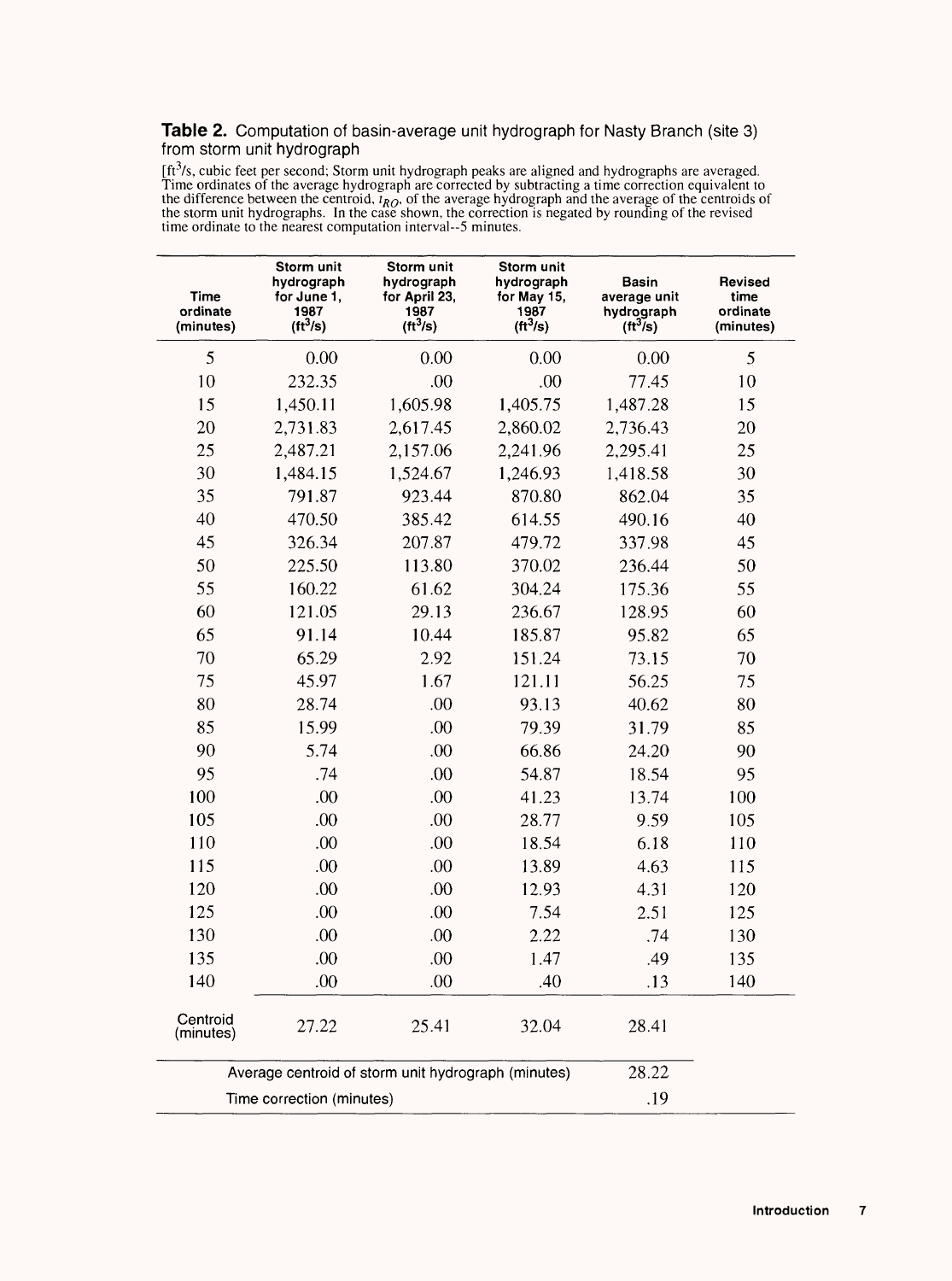#### **Dimensionless Hydrographs**

In addition to formulation of unit hydrographs from observed data, methods also have been developed for estimating unit hydrographs for ungaged basins in the absence of data. Two distinct approaches are used to develop these hydrographs. One approach involves the use of mathematical expressions for modeling and estimating unit hydrographs. The other method is based on development and use of dimensionless hydrographs (Commons, 1942; Clark, 1945; U.S. Department of Agriculture, 1972; Stricker and Sauer, 1982). The latter approach is used in this study. A dimensionless hydrograph can be used, with estimates of peak flow and basin lagtime, to synthesize flood hydrographs of ungaged basins.

From an extensive study of the hydrographs of 61 rural basins and 19 urban basins, Inman (1987) derived a dimensionless hydrograph for basins in Georgia (hereafter referred to as the Georgia hydrograph). Comparison of synthetic flood hydrographs produced by use of the Georgia hydrograph with observed flood hydrographs from Georgia streams indicated that the synthetic hydrographs had standard errors of estimate of 39.5 percent at hydrograph widths corresponding to 50 percent of peak flow ( $w_{50}$ , fig. 2), and 43.6 percent at widths corresponding to 75 percent of peak flow  $(w_{75},$  fig. 2).

Subsequent investigations have shown that the Georgia hydrograph is applicable to many topographic and hydrologic conditions in the southeastern United States (Robbins, 1986; Olin and Atkins, 1988; Gamble, 1989; Neely, 1989; Becker, 1990; Bohman, 1990). However, observed hydrographs from streams draining low topographic relief basins in western Tennessee and in the Coastal Plain of South Carolina were considerably wider than those estimated by using the Georgia hydrograph (Gamble, 1989; Bohman, 1990). The time bases of hydrographs of streams draining the Blue Ridge were somewhat narrower than those obtained by using the Georgia model (Bohman, 1990). These regional differences led Bohman to develop new dimensionless hydrographs for rural basins in each of the three physiographic provinces of South Carolina.

Several investigations also have determined that the Georgia hydrograph is suitable for application to urban basins in many areas of the southeastern United States (Robbins, 1986; Olin and Atkins, 1988; Gamble, 1989; Neely, 1989; Becker, 1990). However, Bohman (1992) determined that the Georgia hydrograph

overestimated the widths of observed hydrographs of urban basins in both the Piedmont and upper Coastal Plain of South Carolina. As a result, Bohman developed new dimensionless hydrographs for urban areas in South Carolina.

Based on the experiences of Bohman in South Carolina, it was hypothesized that a unique dimensionless hydrograph would be required to successfully synthesize flood hydrographs for urban areas of North Carolina. Following the lead of Inman (1987), a regionally averaged unit hydrograph was developed using data collected from urban streams in North Carolina. The new dimensionless hydrograph (hereafter referred to as the North Carolina hydrograph) was developed by aligning the 29 dimensionless, duration-transformed, basin-unit hydrographs by time of peak flow, and averaging flow ordinates for each time step. Nondimensionalization was accomplished by dividing the flow ordinates by the peak flow, and time values by basin lagtime. However, as shown in a subsequent section of this report, testing of the North Carolina hydrograph revealed that it did not apply to streams which drained urban basins in or around Asheville. In an effort to find other methods for synthesizing flood hydrographs, the Georgia and selected South Carolina hydrographs were tested for their applicability to this area and to other regions of the State.

#### **Ba; in Lagtime and Other Characteristics**

Lagtime is often defined as the time elapsed between the occurrence of the center of mass of excess precipitation and the occurrence of the center of mass of the resulting runoff (fig. 2). For this study, the lagtime was computed as the time corresponding to the centroid of the unit hydrograph minus one-half of the computation interval (storm duration) used to produce the unit hydrograph. The two definitions are mathematically equivalent and give the same result. This definition is appropriate for this study because conceptually, the O'Donnell method treats each incremental unit of uniform rainfall as an individual storm of that incremental duration. The basin lagtime was estimated as the average of the lagtimes for the basin.

To provide additional lagtime data, lagtimes developed by Putnam (1972) for basins of less than 15  $mi<sup>2</sup>$  and covered by at least 1 percent impervious area were added to the database (table 1). The addition of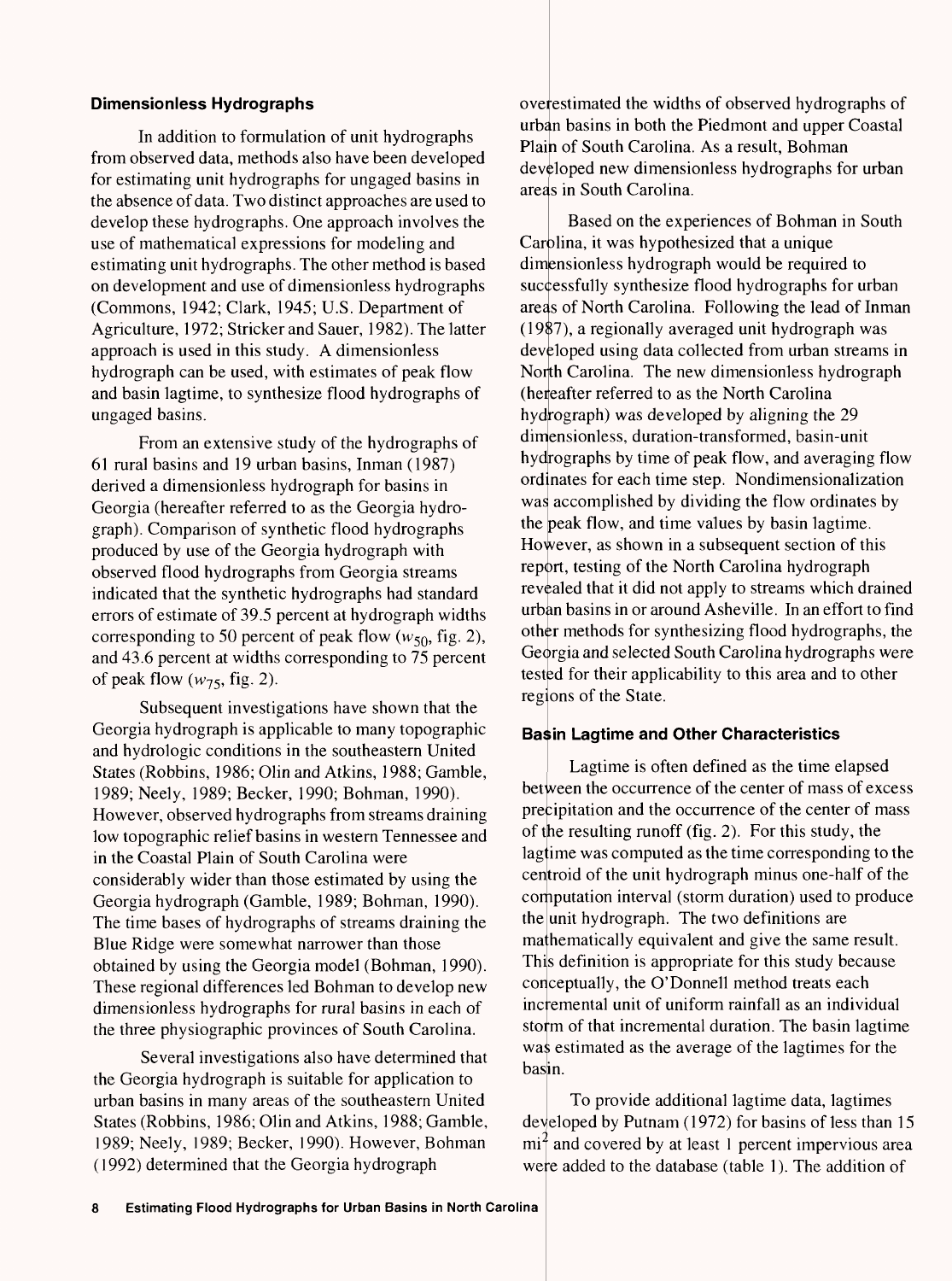the 25 sites from Putnam to the 25 sites for which lagtime was computed during this study resulted in estimates of lagtime for 50 basins in North Carolina (table 3).

Information on selected basin characteristics for the study basins was obtained from a variety of sources (Putnam, 1972; Gunter and others, 1987; Robbins and Pope, 1996). Tabulated basin characteristics, which are defined in the glossary and shown in table 3, include drainage area, stream length, stream slope, percentage of impervious area, basin-development factor, lagtime, and the 2-year 2-hour rainfall amount. Drainage area, as used in this report, refers to the contributing drainage area. In urban areas, storm drainage systems are sometimes constructed to cross topographic divides and thereby divert runoff into or out of the topographically defined basin, which should be accounted for when computing drainage area. The tabulated basin characteristics represent physical, developmental, and climatological conditions in the basin. Linear regression was used to develop a relation between basin lagtime and easily measurable physical characteristics of the basin.

## **ESTIMATING FLOOD HYDROGRAPHS FOR URBAN BASINS**

This section describes the development and testing of the North Carolina hydrograph. Hydrographs synthesized by using the North Carolina hydrograph are compared with measured hydrographs. The applicability of the North Carolina hydrograph is compared with the applicability of previously developed dimensionless hydrographs for Georgia and South Carolina. A relation for estimating basin lagtime from easily determined basin characteristics is presented. Finally, an example showing application of the technique for estimating flood hydrographs for ungaged urban basins in North Carolina is given.

### **Regionalized Unit Hydrograph for North Carolina Urban Basins**

As previously described, the O'Donnell (1960) method for unit hydrograph determination derives unit hydrographs of durations equal to one data recording interval, which was either 5 or 15 minutes for this study. However, in order to regionalize the unit hydrograph, duration is most effectively expressed as some function of basin characteristics, usually basin lagtime. Therefore, following the approach used by Inman (1987), the 29 short-duration, basin unit hydrographs were transformed, by using equation 2, into unit hydrographs with durations equal to selected fractions of the basin lagtime  $(0.25L_1, 0.33L_2, 0.50L_1, 0.75L_1)$ :

$$
q_D(t) = (1/n)[q(t) + q(t-1) + \ldots + q(t-n+1)] \tag{2}
$$

where:

- $q_D(t)$  is the flow ordinate of the unit hydrograph of duration *D* at time *t\*
- *q(t)* is the flow ordinate of the original unit hydrograph at time *t;* and
- *n* is the ratio of the desired duration, D, of the unit hydrograph to the data-recording interval. *D* must be an integer multiple of the data- recording interval.

The transformed basin-averaged unit hydrographs were converted into dimensionless terms by dividing the flow ordinates by the peak flows and the time ordinates by the basin lagtimes. Four sets of 29 dimensionless, transformed basin unit hydrographs resulted from this process.

Four alternative, dimensionless hydrographs one for each lagtime fraction--were derived from the dimensionless, transformed basin unit hydrographs by averaging the 29 dimensionless, transformed basin unit hydrographs corresponding to that lagtime fraction. Time was measured relative to the time of peak flow. Each of the four dimensionless hydrographs was then tested for fit and bias against observed data to select the one best dimensionless hydrograph for urban basins in North Carolina. The test consisted of using each of the dimensionless hydrographs to develop synthetic flood hydrographs for the 101 observed floods. Synthetic hydrographs were developed by multiplying the flow ordinates of dimensionless hydrographs by the peak flow observed during the flood, and the time ordinates by the basin average lagtime. Subsequently, the widths  $(w_{50}, w_{75})$  (fig. 2) of the resulting synthetic hydrographs were compared to the widths of the observed flood hydrographs. Using this test, the North Carolina hydrograph derived from the original basin unit hydrographs by using equation 2 and a value of  $D = 0.33 L_t$  (table 4) provided lower standard error (39.8) percent) than those derived using the other three values of *D.* Statewide, the average error between the observed and synthesized hydrographs was 7.3 percent.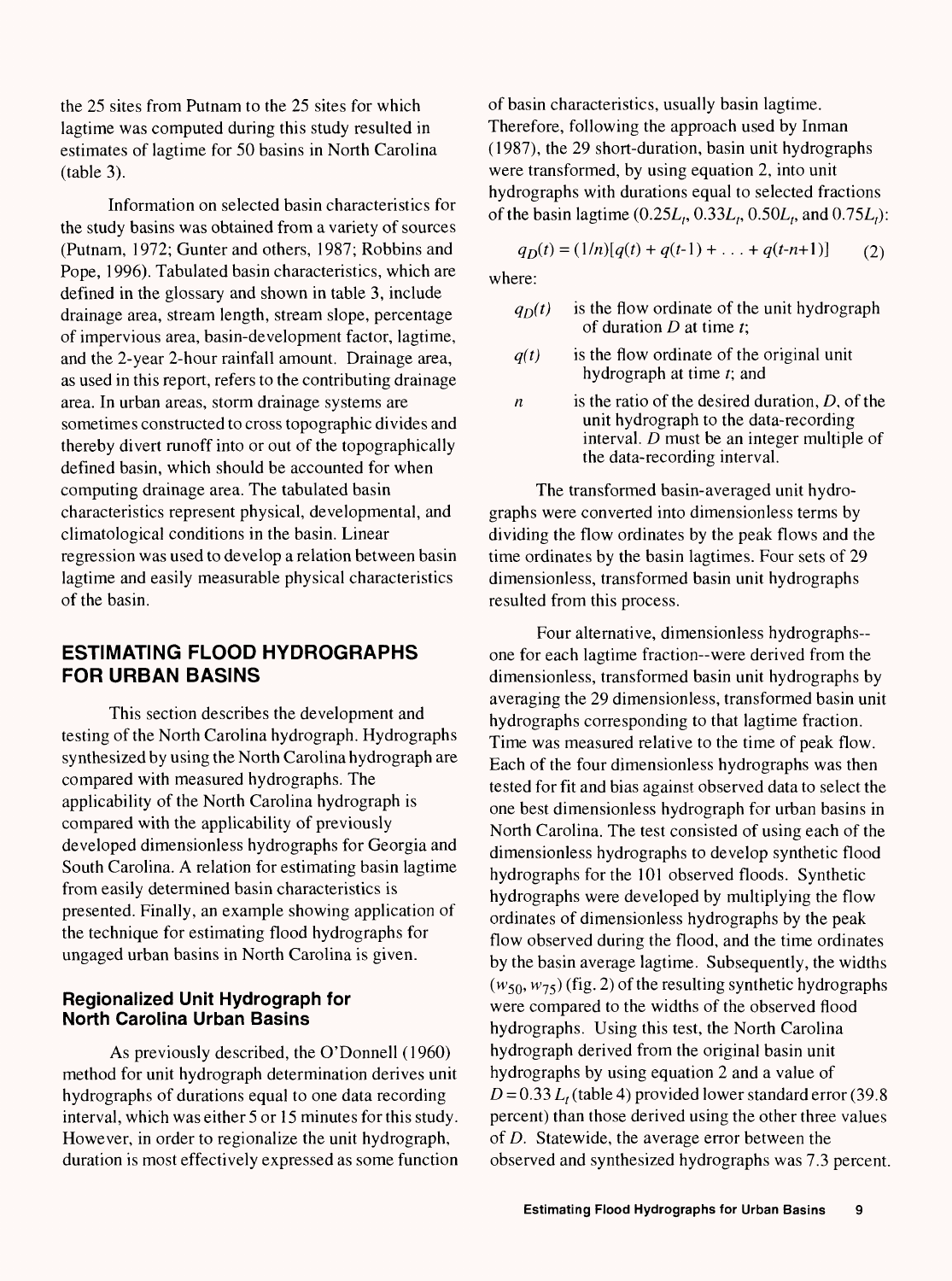## **Table 3.** Selected basin characteristics at sites used in flood hydrographs and lagtime analyses in North Carolina

[mi<sup>2</sup>, square mile; mi, mile; ft/mi, foot per mile; BDF, basin-development factor; hr, hour; in., inch; <br>---, not determined. See glossary for definition of characteristics.]

|                                   |                                              |                                              |                                   | Physical characteristics of study basins |                |                      |                                      |                                    |
|-----------------------------------|----------------------------------------------|----------------------------------------------|-----------------------------------|------------------------------------------|----------------|----------------------|--------------------------------------|------------------------------------|
| <b>Site</b><br>number<br>(fig. 1) | <b>Drainage</b><br>area<br>(m <sup>2</sup> ) | <b>Stream</b><br>length<br>(m <sub>i</sub> ) | <b>Stream</b><br>slope<br>(ft/mi) | <b>Impervious</b><br>area<br>(percent)   | <b>BDF</b>     | Lag-<br>time<br>(hr) | 2-yr,<br>$2-hr$<br>rainfall<br>(in.) | Num-<br>ber of<br>hydro-<br>graphs |
|                                   |                                              |                                              |                                   | <b>Asheville sites (Blue Ridge)</b>      |                |                      |                                      |                                    |
| $\mathbf{1}$                      | 2.13                                         | 2.27                                         | 147                               | 17.5                                     | 5              | 0.92                 | 1.9                                  | $\mathbf{2}$                       |
| $\boldsymbol{2}$                  | .57                                          | 1.36                                         | 475                               | 4.5                                      | 1              | .83                  | 1.9                                  | 3                                  |
| 3                                 | 1.36                                         | 1.98                                         | 90                                | 31.4                                     | 11             | .42'                 | 1.9                                  | 3                                  |
| $\overline{\mathbf{4}}$           | 2.46                                         | 2.91                                         | 156                               | 15.0                                     | $\overline{4}$ | .51                  | 1.9                                  | $\ddot{4}$                         |
|                                   |                                              |                                              |                                   | <b>Morganton site (Piedmont)</b>         |                |                      |                                      |                                    |
| 6                                 | 8.26                                         | 6.56                                         | 28                                | 3.0                                      | 6              | 3.93                 | 1.9                                  | 3                                  |
|                                   |                                              |                                              |                                   | <b>Charlotte sites (Piedmont)</b>        |                |                      |                                      |                                    |
| 7                                 | .62                                          | 1.33                                         | 75                                | 18.0                                     | ---            | .65                  | 1.9                                  | ---                                |
| $\bf 8$                           | .27                                          | 1.12                                         | 102                               | 19.0                                     | ---            | .70                  | 1.9                                  | ---                                |
| 9                                 | 12.2                                         | 8.05                                         | 20                                | 25.0                                     | ---            | 1.30                 | 2.0                                  |                                    |
| 10                                | 9.4                                          | 5.55                                         | 28                                | 8.0                                      | ---            | 2.00                 | 2.0                                  | ---                                |
| 11                                | .56                                          | 1.10                                         | 59                                | 16.0                                     | ---            | .54                  | 2.0                                  | ---                                |
| 12                                | .52                                          | 1.07                                         | 70                                | 20.0                                     | 9              | .62                  | 1.9                                  | 3                                  |
| 13                                | 14.50                                        | 7.03                                         | 18                                | 8.0                                      | $---$          | 2.50                 | 1.9                                  | ---                                |
| 14                                | 2.72                                         | 2.66                                         | 41                                | 15.0                                     | 9              | 1.28                 | 1.9                                  | $\overline{2}$                     |
| 15                                | .44                                          | 1.05                                         | 83                                | 14.0                                     | ---            | .50                  | 1.9                                  |                                    |
| 16                                | 6.98                                         | 5.06                                         | 25                                | 6.0                                      | ---            | 2.99                 | 2.0                                  |                                    |
| 17                                | 13.00                                        | 9.82                                         | 14                                | 4.0                                      | $- - -$        | 6.00                 | 2.0                                  | ---                                |
|                                   |                                              |                                              |                                   | <b>Greensboro site (Piedmont)</b>        |                |                      |                                      |                                    |
| 18                                | 14.70                                        | 6.36                                         | 21                                | 2.0                                      | ---            | 3.82                 | 2.0                                  | ---                                |
|                                   |                                              |                                              |                                   | <b>Winston-Salem sites (Piedmont)</b>    |                |                      |                                      |                                    |
| 19                                | 10.20                                        | 6.70                                         | 26                                | 3.0                                      | ---            | 3.50                 | 1.9                                  | ---                                |
| 20                                | 5.25                                         | 4.50                                         | 30                                | 6.0                                      | $---$          | 3.34                 | 1.9                                  |                                    |
| 21                                | .89                                          | 1.62                                         | 88                                | 12.0                                     | $\mathfrak{S}$ | .62                  | 1.9                                  | $\mathbf{2}$                       |
| 22                                | 11.90                                        | 4.07                                         | 46                                | 9.0                                      | ---            | 1.50                 | 1.9                                  | ---                                |
| 23                                | .55                                          | 1.10                                         | 143                               | 37.0                                     | 9              | .31                  | 1.9                                  | 3                                  |
| 24                                | .59                                          | 1.27                                         | 156                               | 28.0                                     | 7              | .33                  | 1.9                                  | $\overline{c}$                     |
| 25                                | 5.30                                         | 4.39                                         | 46                                | 20.0                                     |                | .76                  | 1.9                                  |                                    |
| 26                                | 9.73                                         | 7.16                                         | 21                                | 2.0                                      |                | 5.24                 | 1.9                                  |                                    |
| 27                                | 11.80                                        | 10.60                                        | 28                                | 6.0                                      |                | 4.00                 | 1.9                                  |                                    |
| 28                                | 6.81                                         | 6.70                                         | 31                                | $7.0\,$                                  |                | 2.50                 | 1.9                                  | ---                                |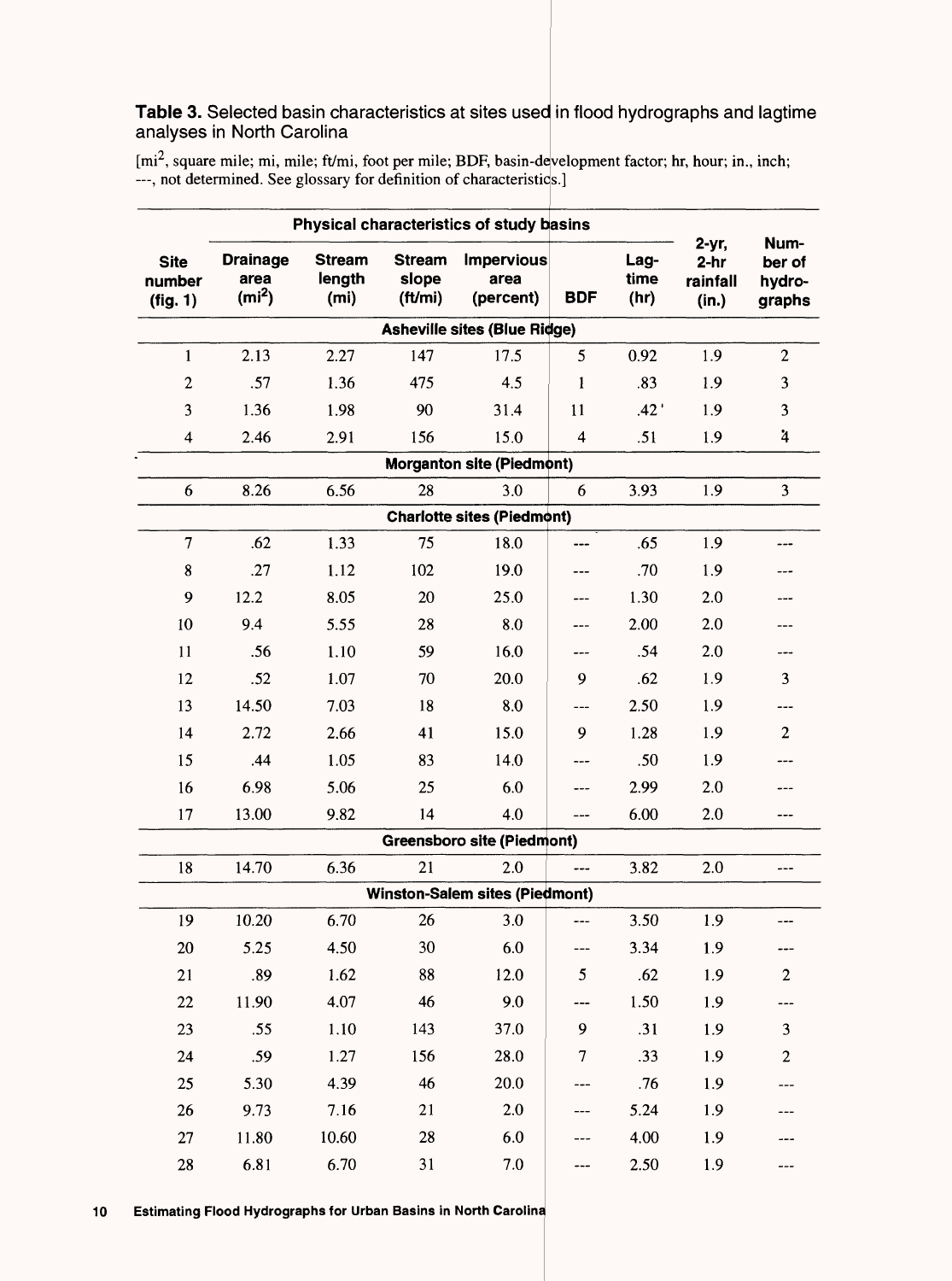## **Table 3.** Selected basin characteristics at sites used in flood hydrographs and lagtime analyses in North Carolina-Continued

[mi<sup>2</sup>, square mile; mi, mile; ft/mi, foot per mile; BDF, basin-development factor; hr, hour; in., inch; <br>---, not determined. See glossary for definition of characteristics.]

|                                   |                                              |                                 |                                   | Physical characteristics of study basins |                         |                      |                                         |                                    |
|-----------------------------------|----------------------------------------------|---------------------------------|-----------------------------------|------------------------------------------|-------------------------|----------------------|-----------------------------------------|------------------------------------|
| <b>Site</b><br>number<br>(fig. 1) | <b>Drainage</b><br>area<br>(m <sup>2</sup> ) | <b>Stream</b><br>length<br>(mi) | <b>Stream</b><br>slope<br>(ft/mi) | <b>Impervious</b><br>area<br>(percent)   | <b>BDF</b>              | Lag-<br>time<br>(hr) | $2-yr$ ,<br>$2-hr$<br>rainfall<br>(in.) | Num-<br>ber of<br>hydro-<br>graphs |
|                                   |                                              |                                 |                                   | <b>Durham sites (Piedmont)</b>           |                         |                      |                                         |                                    |
| 29                                | .81                                          | 1.70                            | 48                                | 32.0                                     |                         | .59                  | 2.1                                     |                                    |
| 31                                | .52                                          | 1.48                            | 72                                | 20.0                                     | ---                     | .47                  | 2.1                                     | ---                                |
|                                   |                                              |                                 |                                   | <b>Raleigh sites (Piedmont)</b>          |                         |                      |                                         |                                    |
| 32                                | 2.75                                         | 2.56                            | 37                                | 4.7                                      | 3                       | 2.06                 | 2.1                                     | 4                                  |
| 34                                | .98                                          | 1.06                            | 64                                | 10.4                                     | 3                       | 1.17                 | 2.1                                     | $\overline{7}$                     |
| 35                                | .19                                          | .60                             | 127                               | 34.2                                     | 6                       | .29                  | 2.1                                     | 6                                  |
| 36                                | .56                                          | 1.48                            | 81                                | 9.0                                      |                         | .60                  | 2.1                                     |                                    |
| 37                                | .78                                          | 1.72                            | 75                                | 14.0                                     | ---                     | .66                  | 2.1                                     | ---                                |
| 38                                | .27                                          | .61                             | 162                               | 54.6                                     | 10                      | .24                  | 2.1                                     | 6                                  |
| 39                                | .08                                          | .55                             | 121                               | 41.7                                     | 9                       | .26                  | 2.1                                     | 3                                  |
| 40                                | 1.09                                         | 1.98                            | 89                                | 3.85                                     | 3                       | 2.86                 | 2.1                                     | 3                                  |
| 42                                | 1.27                                         | 1.93                            | 80                                | 32.4                                     | 8                       | 1.59                 | 2.1                                     | $\overline{\mathbf{4}}$            |
| 44                                | .66                                          | 1.42                            | 60                                | 10.3                                     | 7                       | .47                  | 2.1                                     | 4                                  |
|                                   |                                              |                                 |                                   | <b>Fayetteville sites (Sand Hills)</b>   |                         |                      |                                         |                                    |
| 45                                | 7.63                                         | 6.21                            | 37                                | 1.0                                      | $\boldsymbol{0}$        | 13.30                | 2.1                                     | $\overline{\mathbf{4}}$            |
| 46                                | .64                                          | .89                             | 27                                | 19.4                                     | $\overline{\mathbf{4}}$ | 1.35                 | 2.2                                     | 3                                  |
| 47                                | .82                                          | 1.00                            | 20                                | 48.0                                     | 11                      | 1.05                 | 2.2                                     | $\overline{\mathbf{4}}$            |
| 48                                | 2.74                                         | 3.60                            | 14                                | 26.2                                     | 6                       | 5.83                 | 2.2                                     | 3                                  |
| 49                                | .64                                          | 1.81                            | 30                                | 27.0                                     | 8                       | .87                  | 2.2                                     | $\mathbf{2}$                       |
| 50                                | .10                                          | .28                             | 174                               | 23.0                                     | 10                      | .27                  | 2.2                                     | $\overline{\mathbf{4}}$            |
| 51                                | .04                                          | .11                             | 375                               | 12.0                                     | $\overline{\mathbf{4}}$ | .49                  | 2.2                                     | 3                                  |
|                                   |                                              |                                 |                                   | <b>Goldsboro site (Coastal Piain)</b>    |                         |                      |                                         |                                    |
| 52                                | 2.17                                         | 3.26                            | 11                                | 30.0                                     | 4                       | 1.45                 | 2.3                                     | $\overline{\mathbf{4}}$            |
|                                   |                                              |                                 |                                   | <b>Wilson site (Coastal Plain)</b>       |                         |                      |                                         |                                    |
| 53                                | 7.92                                         | 4.92                            | 11                                | 11.0                                     | 5                       | 2.33                 | 2.1                                     | 4                                  |
|                                   |                                              |                                 |                                   | <b>Greenville site (Coastal Plain)</b>   |                         |                      |                                         |                                    |
| 54                                | 9.10                                         | 4.85                            | 9                                 | 2.0                                      | $\overline{2}$          | 8.39                 | 2.3                                     | 3                                  |
|                                   |                                              |                                 |                                   | Wilmington site (Coastal Plain)          |                         |                      |                                         |                                    |
| 55                                | 1.98                                         | 1.82                            | 15                                | 6.0                                      | 3                       | 2.15                 | 2.6                                     | 3                                  |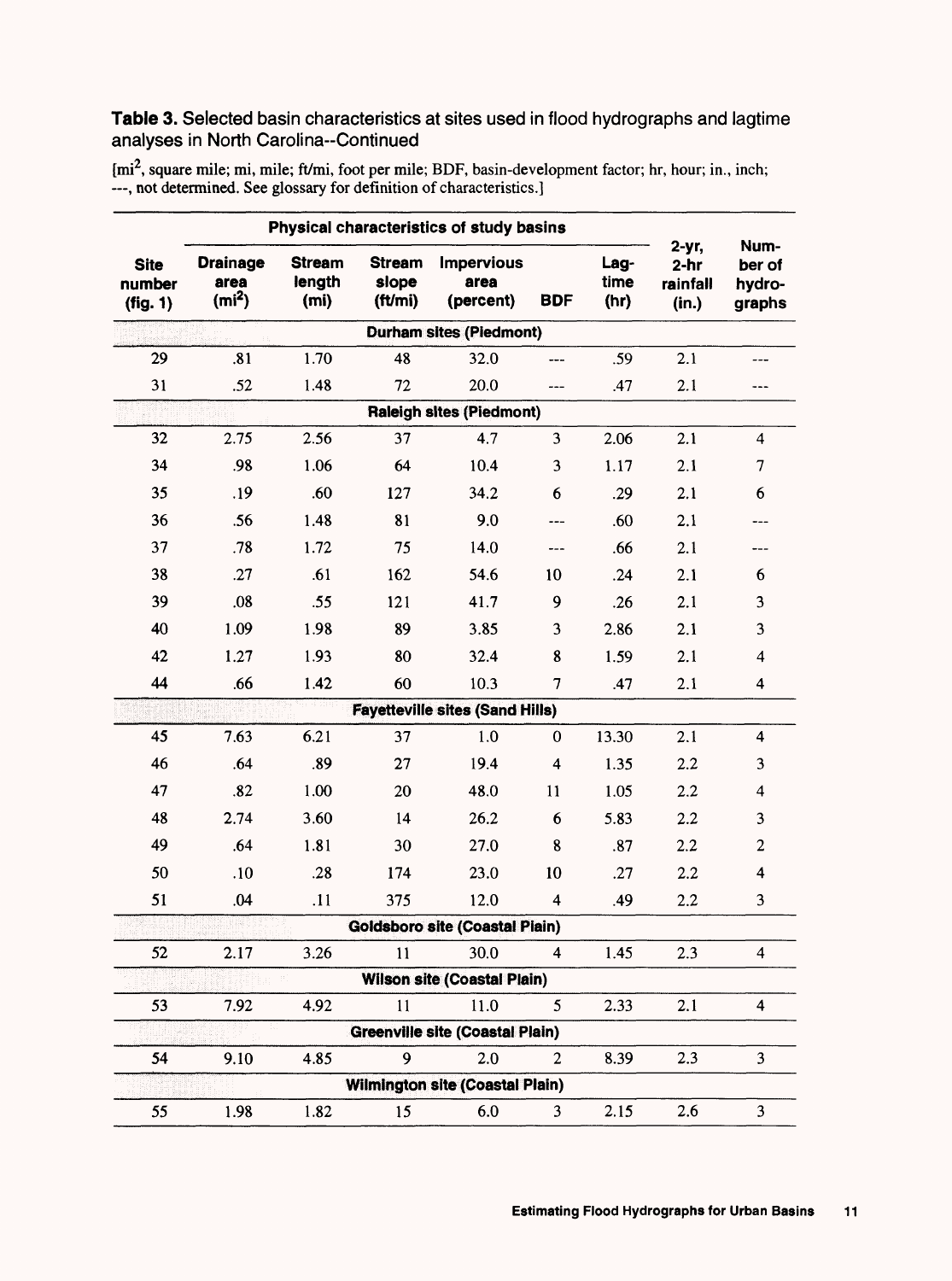Table 4. Dimensionless time and discharge ratios of the North Carolina, Georgia, and selected South Carolina hydrographs

 $[t/L_t, q/Q_n, t]$ , time;  $L_t$ , basin lagtime; q, flow ordinate;  $Q_n$ , peak flow; ---, not available

| upper Coastal Plain<br><b>Blue Ridge rural</b><br>hydrograph,<br>hydrograph,<br>dimensionless<br>dimensionless<br>urban hydrograph,<br>hydrograph,<br><b>Dimensionless</b><br>dimensionless<br>discharge<br>discharge<br>dimensionless<br>time ratios<br>ratios<br>ratios<br>discharge ratios<br>discharge ratios<br>$(q\bar{q}_p)$<br>$(UL_t)$<br>$(q/Q_p)$<br>$(q\bar{q}_p)$<br>$(q/Q_p)$ |  |
|---------------------------------------------------------------------------------------------------------------------------------------------------------------------------------------------------------------------------------------------------------------------------------------------------------------------------------------------------------------------------------------------|--|
| 0.05<br>$0.07\,$<br>$- - -$<br>$---$                                                                                                                                                                                                                                                                                                                                                        |  |
| .10<br>0.06<br>$.10\,$<br>---<br>.                                                                                                                                                                                                                                                                                                                                                          |  |
| .15<br>.09<br>.15<br>0.08                                                                                                                                                                                                                                                                                                                                                                   |  |
| .20<br>.21<br>.13<br>.14<br>---                                                                                                                                                                                                                                                                                                                                                             |  |
| .25<br>$.18\,$<br>$.28\,$<br>.22<br>0.12                                                                                                                                                                                                                                                                                                                                                    |  |
| .30<br>.31<br>.23<br>.16<br>.37                                                                                                                                                                                                                                                                                                                                                             |  |
| .35<br>.30<br>.21<br>.47<br>.43                                                                                                                                                                                                                                                                                                                                                             |  |
| .37<br>.40<br>.26<br>.58<br>.56                                                                                                                                                                                                                                                                                                                                                             |  |
| .45<br>.45<br>.33<br>.69<br>.69                                                                                                                                                                                                                                                                                                                                                             |  |
| .50<br>.54<br>.79<br>$.80\,$<br>.40                                                                                                                                                                                                                                                                                                                                                         |  |
| .55<br>.64<br>.49<br>$.87\,$<br>.89                                                                                                                                                                                                                                                                                                                                                         |  |
| .60<br>.93<br>.96<br>.73<br>.58                                                                                                                                                                                                                                                                                                                                                             |  |
| .65<br>.82<br>.97<br>.99<br>.67                                                                                                                                                                                                                                                                                                                                                             |  |
| .70<br>.89<br>.76<br>1.00<br>1.00                                                                                                                                                                                                                                                                                                                                                           |  |
| .97<br>.97<br>.75<br>.94<br>.84                                                                                                                                                                                                                                                                                                                                                             |  |
| .80<br>.97<br>.94<br>.93<br>.90                                                                                                                                                                                                                                                                                                                                                             |  |
| .85<br>1.00<br>.89<br>$.88\,$<br>.95                                                                                                                                                                                                                                                                                                                                                        |  |
| .83<br>.82<br>.90<br>.97<br>.98                                                                                                                                                                                                                                                                                                                                                             |  |
| .76<br>.95<br>.94<br>1.00<br>.77                                                                                                                                                                                                                                                                                                                                                            |  |
| 1.00<br>.89<br>.99<br>.71<br>.71                                                                                                                                                                                                                                                                                                                                                            |  |
| .65<br>1.05<br>.85<br>.96<br>.65                                                                                                                                                                                                                                                                                                                                                            |  |
| .80<br>.59<br>.60<br>1.10<br>.92                                                                                                                                                                                                                                                                                                                                                            |  |
| .75<br>.54<br>.56<br>1.15<br>.86                                                                                                                                                                                                                                                                                                                                                            |  |
| .70<br>.80<br>.49<br>.51<br>1.20                                                                                                                                                                                                                                                                                                                                                            |  |
| 47<br>1.25<br>.65<br>.74<br>.44                                                                                                                                                                                                                                                                                                                                                             |  |
| .44<br>1.30<br>.60<br>.40<br>.68                                                                                                                                                                                                                                                                                                                                                            |  |
| .55<br>.37<br>1.35<br>.62<br>.41                                                                                                                                                                                                                                                                                                                                                            |  |
| .51<br>.34<br>.38<br>1.40<br>.56                                                                                                                                                                                                                                                                                                                                                            |  |
| .47<br>.31<br>.35<br>1.45<br>.51                                                                                                                                                                                                                                                                                                                                                            |  |
| $.28\,$<br>.33<br>1.50<br>.43<br>.47                                                                                                                                                                                                                                                                                                                                                        |  |
| .26<br>.30<br>1.55<br>.40<br>.43                                                                                                                                                                                                                                                                                                                                                            |  |
| .24<br>.28<br>.37<br>.39<br>1.60                                                                                                                                                                                                                                                                                                                                                            |  |
| .22<br>.26<br>.34<br>1.65<br>.36                                                                                                                                                                                                                                                                                                                                                            |  |
| .31<br>$.20\,$<br>.24<br>.33<br>1.70                                                                                                                                                                                                                                                                                                                                                        |  |
| .19<br>.29<br>.30<br>.23<br>1.75                                                                                                                                                                                                                                                                                                                                                            |  |
| .26<br>.17<br>.21<br>$.28\,$<br>1.80                                                                                                                                                                                                                                                                                                                                                        |  |
| .24<br>.20<br>.26<br>.16<br>1.85                                                                                                                                                                                                                                                                                                                                                            |  |
| .22<br>.24<br>.15<br>.19<br>1.90                                                                                                                                                                                                                                                                                                                                                            |  |
| .21<br>.22<br>.14<br>$.17\,$<br>1.95                                                                                                                                                                                                                                                                                                                                                        |  |
| .19<br>.20<br>.13<br>$2.00\,$<br>.16                                                                                                                                                                                                                                                                                                                                                        |  |
| .18<br>.19<br>.12<br>.15<br>2.05                                                                                                                                                                                                                                                                                                                                                            |  |
| .11<br>.16<br>$.17$<br>.14<br>$2.10\,$                                                                                                                                                                                                                                                                                                                                                      |  |
| .15<br>.16<br>$.11\,$<br>.14<br>2.15                                                                                                                                                                                                                                                                                                                                                        |  |
| .14<br>2.20<br>.15<br>.10<br>.13                                                                                                                                                                                                                                                                                                                                                            |  |
| .13<br>.09<br>$.12$<br>2.25<br>.14                                                                                                                                                                                                                                                                                                                                                          |  |
| .12<br>.09<br>.12<br>2.30<br>.13                                                                                                                                                                                                                                                                                                                                                            |  |
| .11<br>2.35<br>.11<br>$.12$<br>$.08\,$                                                                                                                                                                                                                                                                                                                                                      |  |
| .10<br>.11<br>.07<br>.10<br>2.40                                                                                                                                                                                                                                                                                                                                                            |  |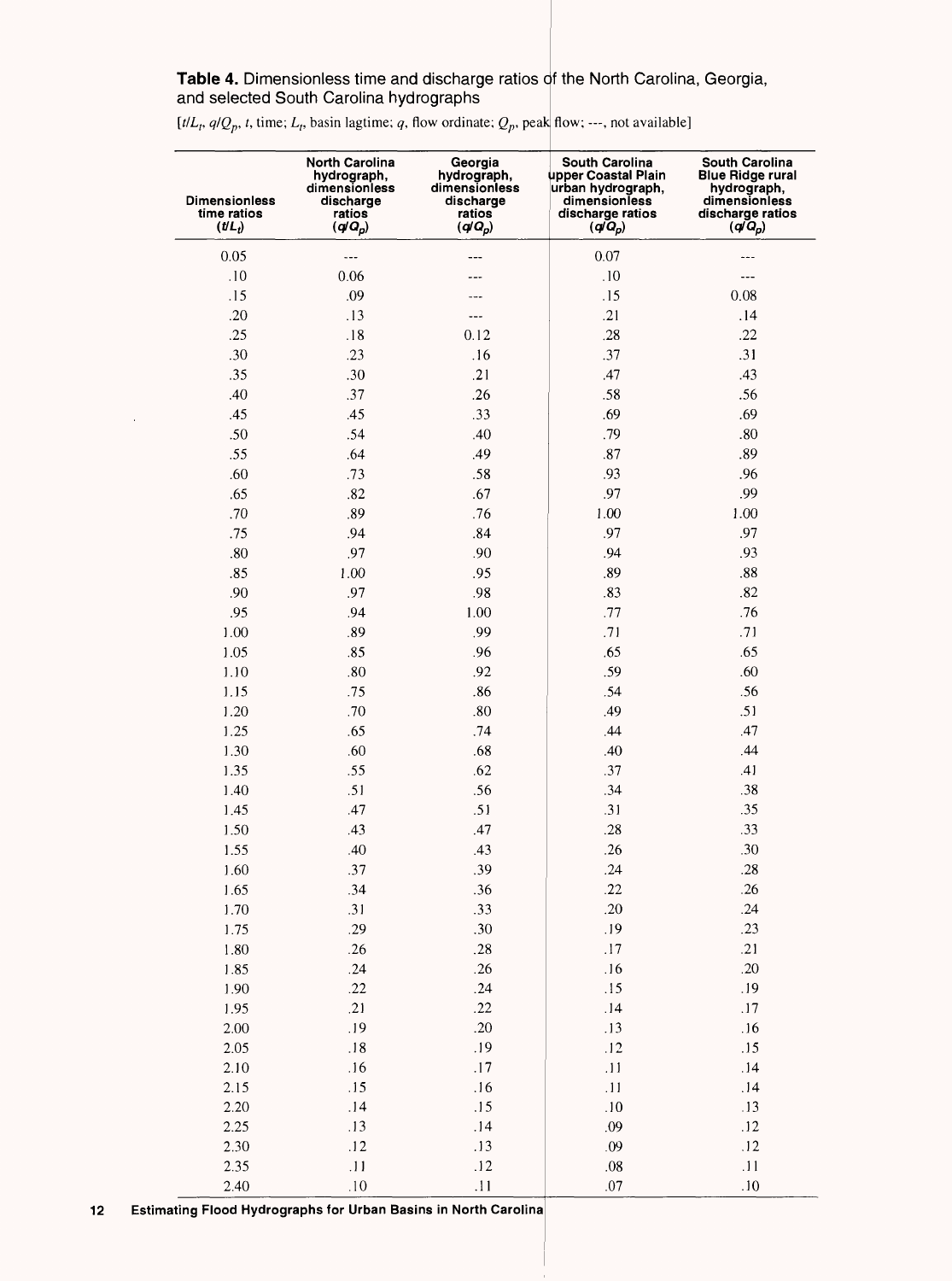However, there were significant regional differences in the distribution of the width errors. For example, the widths  $(w_{50})$  of the synthetic hydrographs for the Asheville sites exceeded the corresponding observed hydrograph widths by an average of 41.2 percent (table 5). This apparent bias was very consistent; the widths of 11 of the 12 observed hydrographs collected in the Asheville area were overestimated. Six of the 12 widths were overestimated by more than 40 percent. On the basis of these observations, application of the North Carolina hydrograph to urban basins in Asheville would likely result in synthetic hydrographs that are wider (or have a longer duration) than the actual widths (actual duration) of hydrographs of streams in that city. Of course, the errors in the widths of the synthetic hydrographs are not solely attributable to the use of the dimensionless hydrographs. Although the observed peak flows were used in the syntheses of the synthetic hydrographs, only the average of the flood hydrograph lagtimes were used, and the use of a basin average rather than the observed values could contribute a significant source of error. Additionally, the basin average lagtime for the Asheville sites was only about 0.7 hour, far less than the average of any other area. Thus, errors caused by rounding the results to the nearest data-recording interval during the testing of the dimensionless hydrographs could have contributed proportionately more to the reported errors in Asheville than in other study areas.

Although the sample of study basins is small (four sites), the consistency and magnitude of the overprediction lends credibility to this finding of bias. However, the extent of this apparent bias in other areas of the Blue Ridge Province cannot be determined without additional data. This regional bias could be addressed by developing a unique dimensionless hydrograph for the Asheville or possibly Blue Ridge area, but additional data would be required before such an approach would be feasible.

For the Coastal Plain study basins (table 5), the widths of the synthetic hydrographs underestimated the widths of the corresponding observed hydrographs by an average of -10.2 percent. However, this error was not statistically different from zero at the 95-percent confidence level.

## **Comparison of North Carolina, South Carolina, and Georgia Hydrographs**

In order to evaluate other options for synthesizing hydrographs, especially for the Asheville area, the Georgia hydrograph (Inman, 1987), the South Carolina Blue Ridge rural hydrograph (Bohman, 1990), and the South Carolina Piedmont and upper Coastal Plain urban hydrographs (Bohman, 1992) were used to estimate flood hydrographs for North Carolina urban basins (table 4). Comparisons of synthetic and measured hydrographs were done in the same manner as was done for the North Carolina hydrograph.

Overall, the hydrographs for North Carolina urban basins synthesized by using the Georgia hydrograph (table 5) compared favorably with the observed data. For widths at 50 percent of peak flow, the standard error of estimate was 40.2 percent, which is slightly higher than the results from the North Carolina hydrograph. The average error across all basins in North Carolina was only 2.1 percent, which indicates no general geographic bias.

However, as with the North Carolina hydrograph, the Georgia method overestimated hydrograph widths for the Asheville basins. The average difference between the measured and predicted widths was 34.9 percent (compared to 41.2 percent for the North Carolina hydrograph), with overestimation of 11 of the 12 measured hydrographs. Half of the  $w_{50}$ widths were overestimated by more than 40 percent. The average difference between the measured and predicted  $w_{75}$  width was 40.2 percent.

Bohman (1990) also reported that application of the Georgia hydrograph to rural areas of the Blue Ridge in South Carolina resulted in overestimation of observed data. Bohman (1990) developed a new dimensionless hydrograph for application to rural basins of the Blue Ridge, and later (Bohman, 1992) defined dimensionless hydrographs for urban basins in the Piedmont-upper Coastal Plain and lower Coastal Plain of South Carolina. (No data were available for urban basins in the Blue Ridge area of South Carolina.)

The South Carolina Blue Ridge rural hydrograph and the Piedmont-upper Coastal Plain urban hydrograph were applied to the Asheville study basins. The widths of the resulting synthetic hydrographs were compared to the observed data (table 5). The two South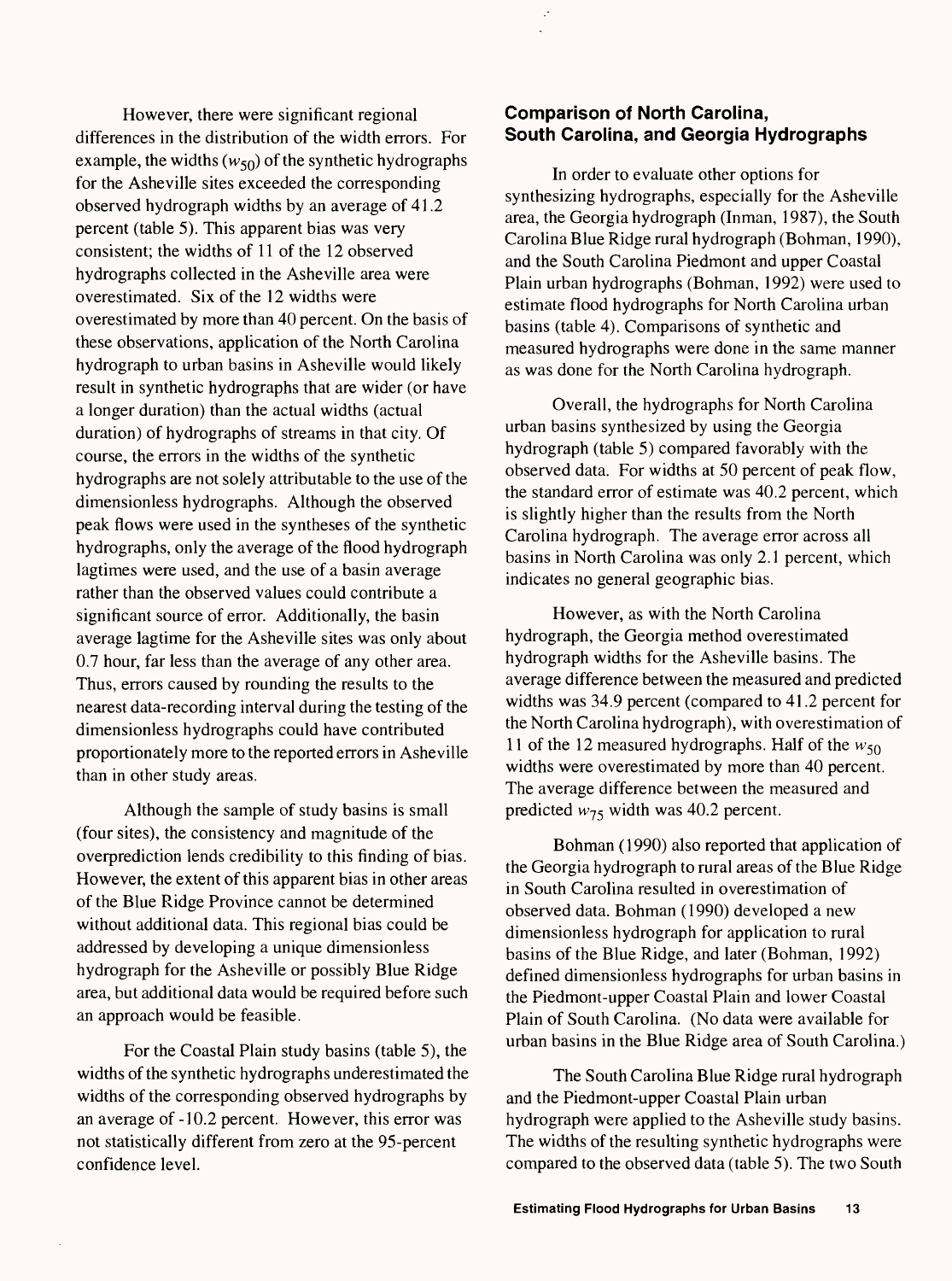Table 5. Results of application of four dimensionless hydrographs **Table 5.** Results of application of four dimensionless hydrographs

[NC, North Carolina hydrograph; GA, Georgia hydrograph; SC-R, South Carolina hydrograph for rural Blue Ridge basins; SC-U, South Carolina<br>hydrograph for urban Piedmont and upper Coastal Plain basins] [NC, North Carolina hydrograph; GA, Georgia hydrograph; SC-R, South Carolina hydrograph for rural Blue Ridge basins; SC-U, South Carolina hydrograph for urban Piedmont and upper Coastal Plain basins]

|                                  | Number<br>ō    | of hydro-<br>Number |               |         | Average error<br>(percent) |             |               |              | Standard error<br>(percent) |                                                                    |                          |                   | Number of basins with<br>hydrograph widths<br>more than half of<br>overestimated |                       |                        |                        | Number of basins with<br>hydrograph widths<br>more than half of<br>underestimated |                          |
|----------------------------------|----------------|---------------------|---------------|---------|----------------------------|-------------|---------------|--------------|-----------------------------|--------------------------------------------------------------------|--------------------------|-------------------|----------------------------------------------------------------------------------|-----------------------|------------------------|------------------------|-----------------------------------------------------------------------------------|--------------------------|
| Region                           | <b>basins</b>  | graphs              | $\frac{6}{5}$ | á       | <b>SC-R</b>                | <b>U-2S</b> | $\frac{0}{2}$ | $\mathbf{S}$ | SC-R                        | <b>U-2S</b>                                                        | ပ္စ                      | $\mathfrak{S}$    | SC-R                                                                             | ں<br>33               | $\frac{0}{2}$          | $\mathbf{E}$           | SC-R                                                                              | <b>U-2S</b>              |
|                                  |                |                     |               |         |                            |             |               |              |                             | $w_{50}$ , width of hydrograph at 50 percent of peak flow (fig. 2) |                          |                   |                                                                                  |                       |                        |                        |                                                                                   |                          |
| Statewide                        | 29             | 96                  | 7.3           | 2.1     | $-4.2$                     | $-7.4$      | 39.8          | 40.2         | 42.7                        | 90.5                                                               | $\overline{1}$           | $\overline{13}$   | $\overline{a}$                                                                   | $\overline{2}$        | $\equiv$               | $\overline{13}$        | $\mathbf{L}$                                                                      | $\mathbf{r}$             |
| <b>Blue Ridge</b><br>(Asheville) | 4              | $\overline{2}$      | 41.2          | 34.9    | 24.5                       | 20.8        | 41.9          | 37.8         | 31.3                        | 29.2                                                               | 4                        | 4                 | 4                                                                                | 4                     | 0                      | 0                      | 0                                                                                 | 0                        |
| Piedmont                         | $\vec{a}$      | 52                  | 6.9           | 2.8     | $-3.5$                     | $-23.2$     | 38.6          | 38.9         | 42.0                        | 42.1                                                               | $\bullet$                | 5                 | Σ                                                                                | ς                     | $\bullet$              | $\infty$               | $\equiv$                                                                          | $\circ$                  |
| (Fayetteville)<br>Sand Hills     | $\overline{ }$ | $\frac{8}{18}$      | $\ddot{ }$    | $-8.7$  | $-12.6$                    | $-10.5$     | 52.4          | 55.0         | 57.9                        | 25.8                                                               | 3                        | 3                 | $\mathbf 2$                                                                      | $\mathbf{\mathsf{C}}$ | $\mathbf{\mathcal{L}}$ | $\sim$                 | 3                                                                                 | 4                        |
| Coastal Plain                    | 4              | $\overline{4}$      | $-10.2$       | $-14.2$ | $-20.8$                    | $-18.2$     | 27.2          | 30.0         | 36.2                        | 38.8                                                               | $\overline{\phantom{a}}$ |                   |                                                                                  | ς                     | $\mathbf{\mathcal{L}}$ | $\mathbf{\mathcal{L}}$ | $\epsilon$                                                                        |                          |
|                                  |                |                     |               |         |                            |             |               |              |                             | $w_{75}$ , width of hydrograph at 75 percent of peak flow (fig. 2) |                          |                   |                                                                                  |                       |                        |                        |                                                                                   |                          |
| Statewide                        | 29             | $\frac{8}{2}$       | 6.7           | 66      | $-3.1$                     | 99-         | 43.8          | 43.9         | 47.4                        | 49.2                                                               | $\overline{4}$           | $\mathbf{u}$      | $\bullet$                                                                        | $\mathbf{L}$          | $\mathbf{13}$          | $\mathbf{L}$           | $\overline{1}$                                                                    | $\mathbf{L}$             |
| <b>Blue Ridge</b><br>(Asheville) | 4              | $\overline{2}$      | 40.3          | 40.2    | 23.6                       | 21.9        | 42.9          | 42.8         | 33.1                        | 32.2                                                               | 4                        | 4                 | ω                                                                                | $\mathbf{c}$          | $\circ$                | 0                      | 0                                                                                 | 0                        |
| Piedmont                         | $\vec{r}$      | 52                  | 5.7           | 6.2     | $\frac{1}{4}$              | $-8.1$      | 43.6          | 43.6         | 48.0                        | 47.1                                                               | $\overline{ }$           | $\bullet$         | $\bullet$                                                                        | 5                     | $\overline{ }$         | $\overline{ }$         | $\infty$                                                                          | $\infty$                 |
| (Fayetteville)<br>Sand Hills     | $\overline{ }$ | $\frac{8}{10}$      | ∺             | $-1.4$  | $-4.7$                     | $-4.0$      | 56.8          | 58.04        | 62.4                        | 59.4                                                               | $\mathcal{L}$            | $\mathbf{\Omega}$ | $\mathbf{\Omega}$                                                                | $\mathbf{\Omega}$     | 4                      | 4                      | 4                                                                                 | 4                        |
| Coastal Plain                    | 4              | $\mathbf{1}$        | .9.9          | $-10.0$ | $-20.7$                    | $-21.8$     | 30.2          | 30.2         | 38.8                        | 39.4                                                               |                          |                   |                                                                                  | 3                     | Z                      | $\mathbf{\mathbf{a}}$  | 3                                                                                 | $\overline{\phantom{0}}$ |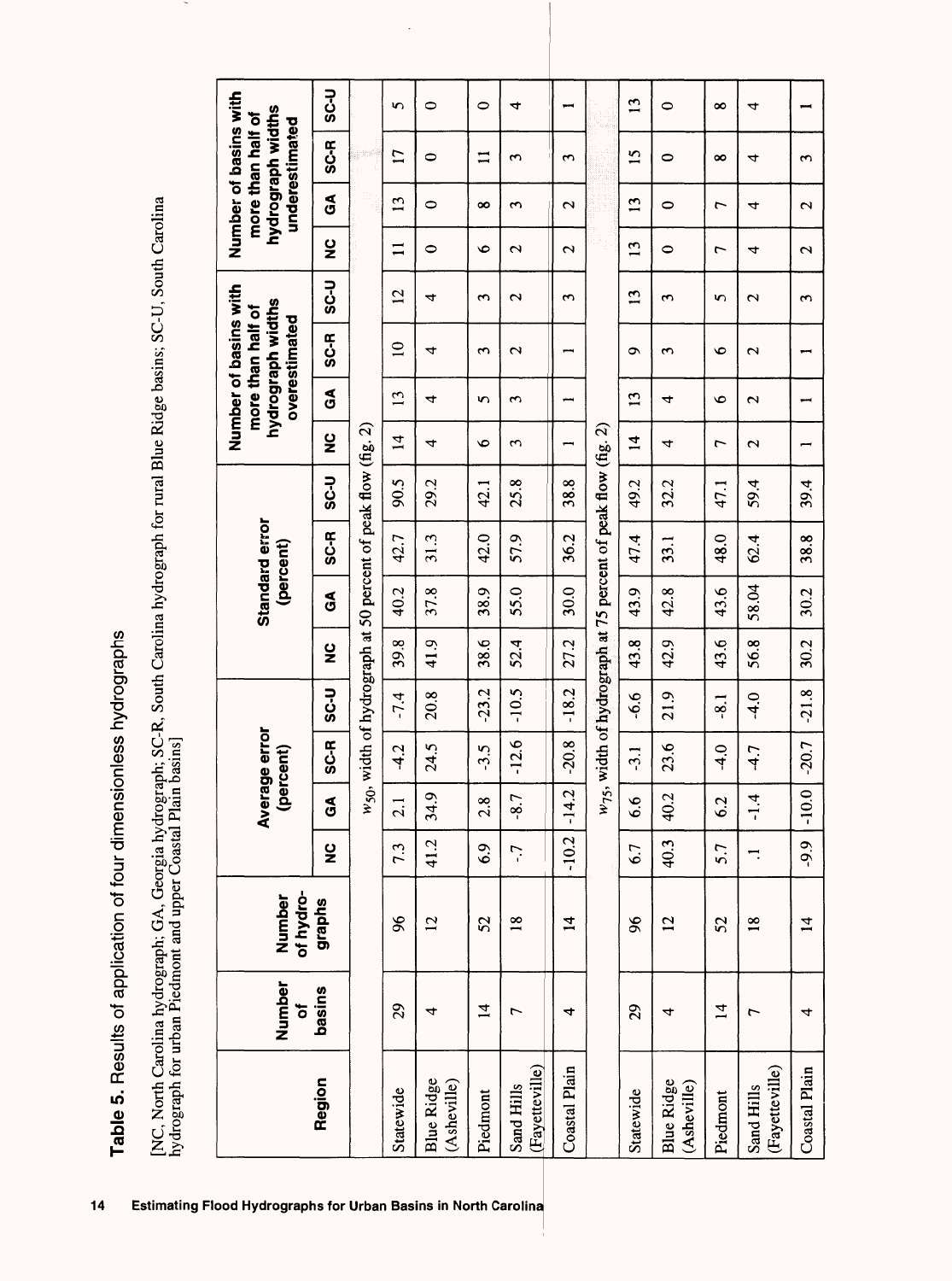Carolina hydrographs overestimated Asheville basin hydrographs, but errors were smaller than those obtained using the North Carolina and Georgia hydrographs (table 5). Values of  $w_{50}$  estimated by using the South Carolina rural Blue Ridge hydrograph were overestimated by an average of 24.5 percent, and those obtained by using the South Carolina Piedmont-upper Coastal Plain urban hydrograph were overestimated by an average of 20.8 percent. These errors were statistically different from zero at the 95-percent confidence level.

The North Carolina and Georgia hydrographs satisfactorily reproduced flood hydrographs measured in the Piedmont, Sand Hills, and Coastal Plain without significant bias. However, both of the hydrographs substantially and consistently overestimated flood hydrographs for the Asheville basins included in this study. The two South Carolina hydrographs tested (rural Blue Ridge and urban Piedmont-upper Coastal Plain) also overestimated hydrographs for Asheville basins, but errors were smaller than those obtained by using the North Carolina and Georgia methods. Based on these results, the North Carolina hydrograph applies to all areas of the State except the Blue Ridge, where the South Carolina urban hydrograph is more applicable.

### **Relation for Estimating Lagtime at Ungaged Basins**

The relation of basin lagtime to selected physical characteristics of the study basins was evaluated using linear regression to develop an equation for estimating the lagtime of ungaged basins. Explanatory variables included stream length, stream slope, percentage of the basin covered by impervious surfaces, basindevelopment factor, and the 2-year 2-hour storm rainfall amount (table 3). Regressions were performed on logtransformed variables to improve the linearity of the regression fit and to ensure equal distribution of variance for each variable about the regression line. The best-fit relation was in the following form:

$$
L_t = 23.2L^{0.20} S^{-0.52} I A^{-0.50}
$$
 (3)

where:

- $L_t$  is the basin lagtime, in hours;
- *L* is the stream length, in miles;
- *S* is the stream slope, in feet per mile; and,
- *IA* is the percentage of the basin covered by impervious surfaces.

The range of values used to develop equation 3 are as follows: basin lagtime, 0.24 (site 38) to 8.39 (site 54) hours; stream length, 0.28 (site 50) to 10.6 (site 27) miles; stream slope, 9 (site 54) to 162 (site 38) feet per mile (ft/mi); and percentage of basin impervious area, 2.0 (sites 18, 26, and 54) to 54.6 (site 38) percent (table 3).

Five sites were omitted from the final regression analysis (sites 2, 42, 45, 48, and 51). These sites were outliers in one or more basin characteristics and exerted undue influence on the model fit as indicated by Cook's D (Belsley, and others, 1980; Helsel and Hirsch, 1992) and other measures of statistical influence.

The coefficient of determination for equation 3, which indicates the proportion of the total variation of the response variable (lagtime, in this case) that is explained by the regression relation, is 0.90. The standard error for equation 3, which is the range (plus and minus) about the line of the regression that encompasses about two-thirds of the data points, is 31 percent.

The lagtime relation was tested for variable and geographic bias. The presence of variable bias indicates that additional explanatory variables are required in the regression relation or that the form of the relation is incorrectly specified. For this study, variable bias was tested by plotting the residuals of the relation against each of the explanatory variables and examining the plots for consistent relations, patterns, or groupings; none were found. The relation does not appear to be biased with respect to any of the explanatory variables.

Geographic bias indicates that the lagtime relation systematically over- or underestimates the lagtime in one or more subregions of the State. Geographic bias was tested by plotting the residuals of the lagtime relation on a map of North Carolina. The map was reviewed for possible clusters, patterns, or trends; none were detected.

A sensitivity analysis of equation 3 also was performed by evaluating the relative effects of errors in estimates of the explanatory variables on the predicted lagtimes. The analysis was performed by varying estimates of each of the explanatory variables by increments of 5 percent from its respective mean, while holding the other variables constant, and computing the resulting departure from the mean lagtime. The sensitivity analysis indicates that the lagtime relation is most sensitive to errors in computed stream slope and impervious area and least sensitive to errors in estimates of stream length (fig. 4).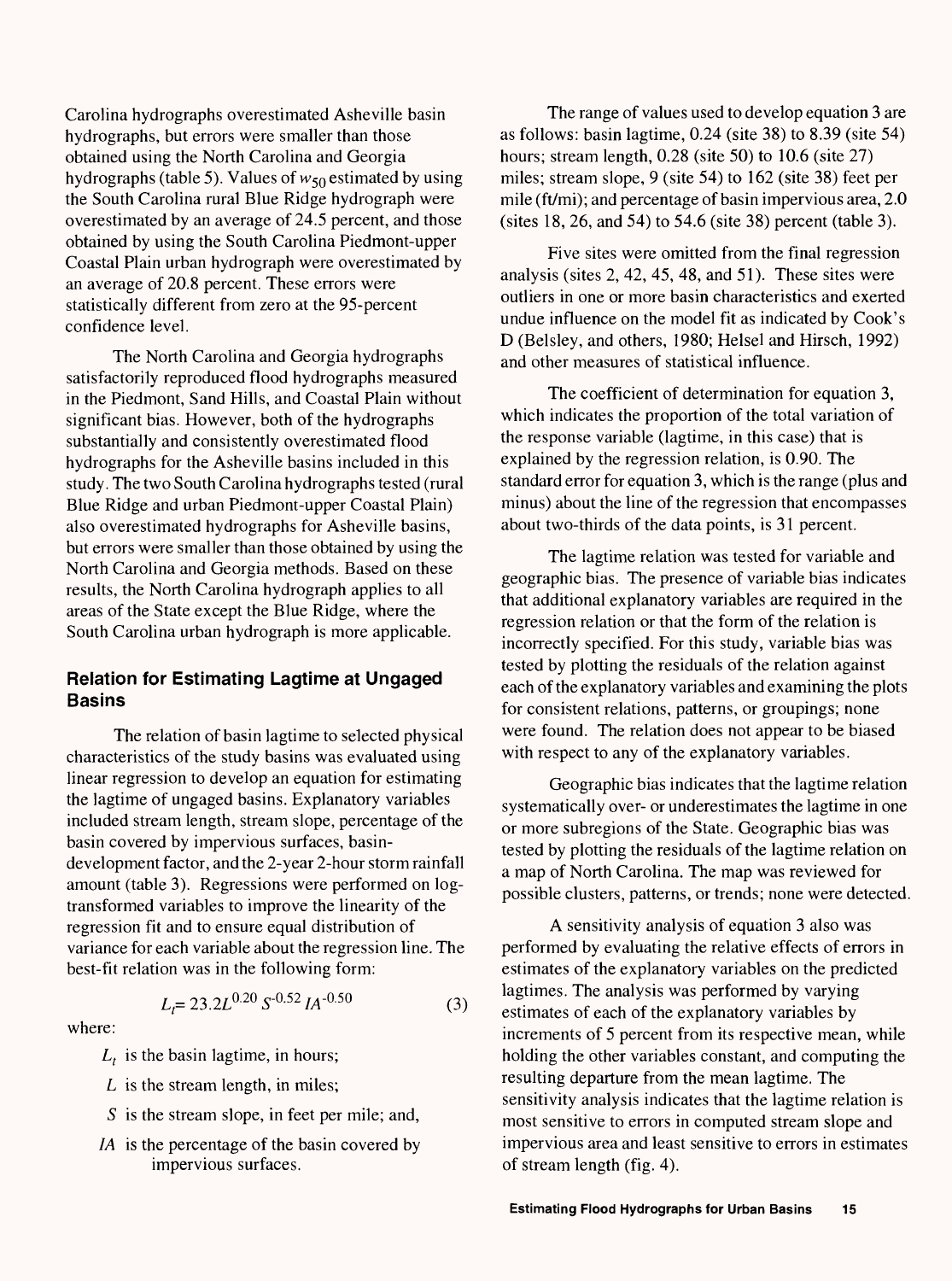

**Figure 4.** Sensitivity of lagtime relation to errors in estimates of basin characteristics.

#### **Example of Flood Hydrograph Estimation**

Application of the flood hydrograph estimation technique requires an estimate of the design peak flow, the basin lagtime, and dimensionless hydrograph. Estimates of peak flows for selected recurrence intervals in ungaged urban basins can be determined by using equations given by Robbins and Pope (1996). Basin lagtime can be determined by using equation 3. Discharge ordinates for the design hydrograph are computed by multiplying the dimensionless flow ratio of the North Carolina or South Carolina hydrograph (table 4) by the design peak flow. The time values of the design hydrograph are determined by multiplying the dimensionless time ratios of the unit hydrograph by the basin lagtime.

As an example application of the procedure, the hydrograph for a flood having a recurrence interval of 25 years will be determined for Richlands Creek near Westover, North Carolina (site 34, table 3). From Robbins and Pope (1996), the peak flow for the 25-year event is estimated as

$$
Q_{25} = 28.5 \text{DA}^{0.390} I A^{0.436} R Q_{25}^{0.338} \tag{4}
$$

where:

| $\mathcal{Q}_{25}$ | is the urban basin peak flow having a |  |
|--------------------|---------------------------------------|--|
|                    | 25-year recurrence interval;          |  |
|                    |                                       |  |

*DA* **i** is the basin drainage area, in square miles;

*IA* is the impervious area, in percent; and

 $RQ_{25}$  is the rural basin peak flow having a 25-year recurrence interval, and is given for the Blue Ridge and Piedmont Provinces in Gunter and others (1987) as

$$
RQ_{25} = 467DA^{0.655} \tag{5}
$$

The drainage area of Richlands Creek is 0.98  $mi^2$ , and the impervious area percentage is 10.4. Consequently, the design flow (in this case, 25-year recurrence interval) is 624 cubic feet per second  $(f<sup>3</sup>/s)$ . The basin lagtime is computed by using equation 3, where  $L = 1.06$  mi, S=64 ft/mi, and  $IA = 10.4$  percent (table 3), giving  $L<sub>t</sub> = 0.84$  hours. (In an application to an ungaged basin, the drainage area, main channel length and slope and the impervious area percentage would be determined from published or mapped information.)

Finally, the synthesized flood hydrograph (fig.  $5$ ) is computed by using the estimates of peak flow (624 ft<sup>3</sup>/s), basin lagtime (0.84 hour), and the information in table 4. For example, the first flow ordinate is  $37.4 \text{ ft}^3/\text{s}$  $(0.06 \times 624 \text{ ft}^3/\text{s})$ , which occurs at a time of 0.08 hour  $(0.10 \times 0.84$  hour) after the beginning of runoff.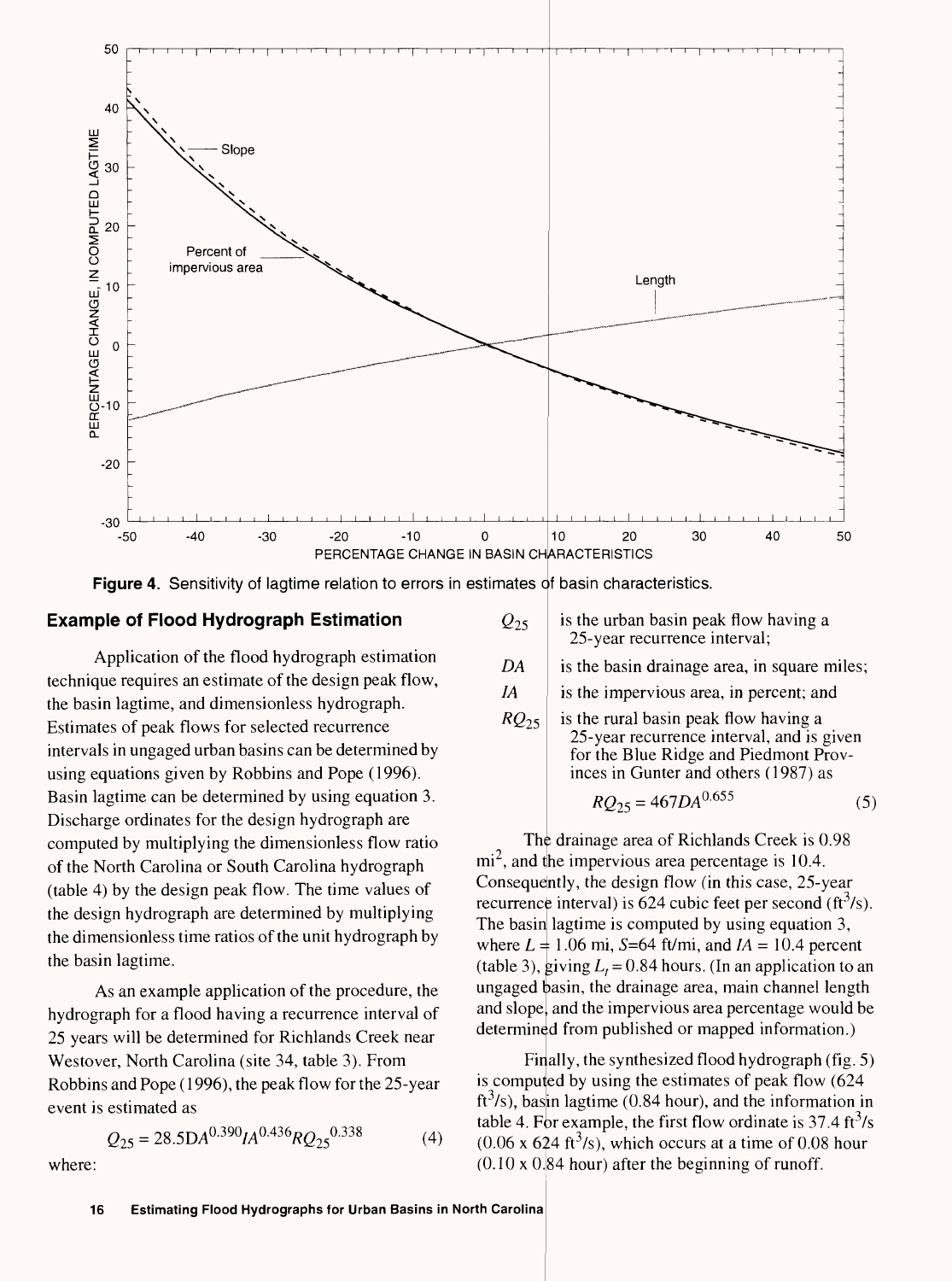

**Figure 5.** Synthesized flood hydrograph for a 25-year flood on Richlands Creek near Westover, North Carolina (site 34).

#### **SUMMARY**

From 1988 to 1993, an investigation was conducted to measure runoff characteristics of small urban basins in North Carolina and to develop techniques for estimating peak flows and storm hydrographs for ungaged urban basins in the State. The study included measurement of streamflow and precipitation at 24 sites and compilation of existing data at 31 additional sites. Data from many of these and other selected urban basins in North Carolina were used to develop methods for estimating peak flows of selected recurrence intervals at ungaged North Carolina urban basins and to develop techniques for estimating flood hydrographs at urban basins in North Carolina.

The flood hydrograph estimation technique described in this report was based on the dimensionless hydrograph method. The development of the dimensionless hydrograph involved five steps: (1) estimating storm unit hydrographs from rainfall-runoff data from 23 urban and 6 urbanizing basins, including streams in Asheville (Blue Ridge Province), Charlotte and Raleigh (Piedmont Province), Fayetteville (Sand Hills region), and selected cities in the Coastal Plain; (2) averaging the storm unit hydrographs to estimate a basin average unit hydrograph for each basin; (3) transforming each basin unit hydrograph into four

dimensionless basin unit hydrographs having durations equivalent to each of four lagtime fractions; (4) regionally averaging the duration-transformed basin unit hydrographs to develop four alternate dimensionless hydrographs; and, (5) testing synthetic hydrographs that were developed by application of each of the four alternative dimensionless hydrographs against observed data in order to identify the one best dimensionless hydrograph--the North Carolina hydrograph.

Tests revealed that the North Carolina hydrograph satisfactorily reproduced flood hydrographs measured in the Piedmont, Sand Hills, and Coastal Plain without significant bias. The overall standard error was 39.8 percent, and the average error was 7.3 percent. However, application of the North Carolina hydrograph in the Asheville basins substantially and consistently overestimated observed storm hydrographs. In an effort to identify alternative dimensionless hydrographs for application to the Asheville area, a dimensionless hydrograph developed for Georgia and two dimensionless hydrographs developed for South Carolina were tested. Application of these three dimensionless hydrographs also resulted in synthetic hydrographs that overestimated observed data. Of the three, the South Carolina urban Piedmont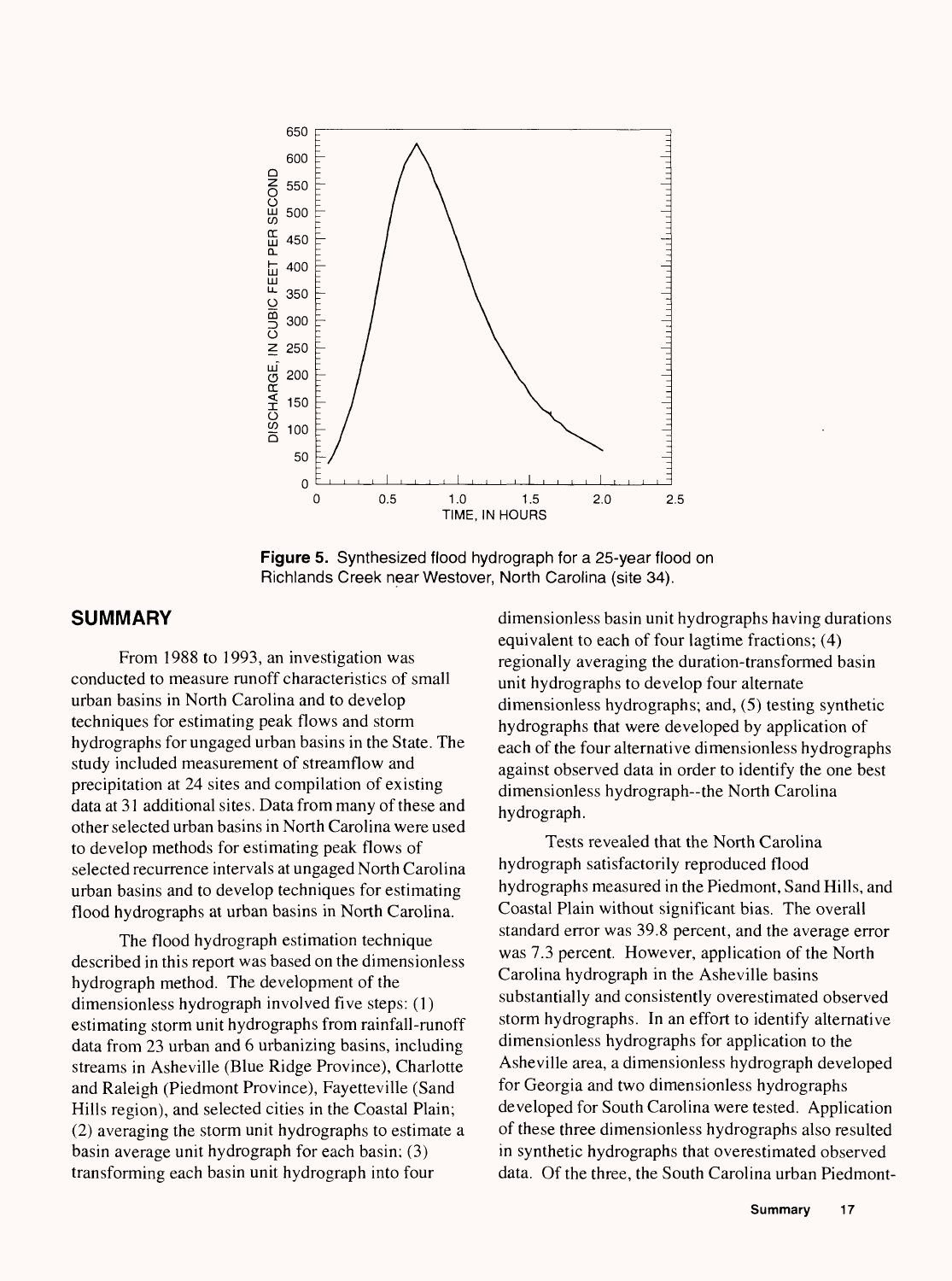upper Coastal Plain dimensionless hydrograph had the smallest standard error (29.2 percent) and average error (20.8 percent).

A relation for estimating basin lagtime at ungaged basins from selected basin characteristics also was developed from data collected in 50 urban basins in the State. Lagtime was found to be a function of stream length, stream slope, and the percentage of basin impervious area. Predictions of lagtimes were more sensitive to errors in computed stream slope and impervious area than to errors in estimated stream length.

The techniques described in this report are appropriate for estimating single-peaked hydrographs in urban or urbanizing basins in North Carolina. Basins to which the techniques are applied should have no storage, such as detention ponds, to reduce peak flows. Basin characteristics should generally be within the range of those used to develop the relation.

# **REFERENCES**

- Becker, L.D., 1990, Simulation of flood hydrographs for small basins in Missouri: U.S. Geological Survey Water-Resources Investigations Report 90-4045, 40 p.
- Belsey, D.A., Kuh, E., and Welsch, R.E., 1980, Regression diagnostics: New York, John Wiley, 292 p.
- Bohman, L.R., 1990, Determination of flood hydrographs for streams in South Carolina; Volume 1. Simulation of flood hydrographs for rural watersheds in South Carolina: U.S Geological Survey Water-Resources Investigations Report, 89-4087, 53 p.

\_\_\_\_1992, Determination of flood hydrographs for streams in South Carolina; Volume 2. Estimation of peak-discharge frequency, runoff volumes, and flood hydrographs for urban watersheds: U.S. Geological Survey Water-Resources Investigations Report 92-4040, 79 p.

- Clark, C.O., 1945, Storage and the unit hydrograph: American Society of Civil Engineers Transactions, CX, p. 1419-1446.
- Chow, V.T., 1964, Handbook of Applied Hydrology: New York, John Wiley, p. 14-8-22.
- Commons, G.C., 1942, Flood hydrographs: Civil Engineering, October 1942, v. 12, p. 571-572.
- Gamble, C.R., 1989, Techniques for simulating flood hydrographs and estimating flood volumes for ungaged basins in east and west Tennessee: U.S. Geological Survey Water-Resources Investigations Report 89-4076.
- Gunter, H.C., Mason, R.R., Jr., and Stamey, T.C. 1987, Magnitude and frequency of floods in rural and urban basins of North Carolina: U.S. Geological Survey Water-Resources Investigations Report 87-4096, 52 p.
- Helsel, D.R., and Hirsch, R.M., 1992, Statistical methods in water resources: New York, Elsevier Science Publishing Company, Inc., 522 p.
- Hershfield, D.M., 1961, Rainfall-frequency atlas of the United States for durations from 30 minutes to 24 hours and return periods from 1 to 100 years: U.S. Department of Commerce National Weather Bureau, Technical Paper no. 40, 113 p.
- Inman, E.J., 1987, Simulation of flood hydrographs for Georgia streams: U.S. Geological Survey Water-Supply Paper 2317, p. 26.
- Mays, L.W, and Coles, Lynn, 1980, Optimization of unit hydrograph determination: Jour. Hydraulics Div., American Society of Civil Engineering, Vol. 106, No HY1, p. 85-97.
- Neeley, B.L., Jr., 1989, Estimating flood hydrographs for Arkansas streams: U.S. Geological Survey Water-Resources Investigations Report 89-4109, p. 19.
- Newton, D.W and Vinyard, J.W., 1967, Computer-determined unit hydrograph from floods: Jour. Hydraulics Div., American Society of Civil Engineering, Vol. 93, No. HY5, p. 209-235.
- O'Donnell, T., 1960, Instantaneous unit hydrograph derivation by harmonic analysis: Commission of Surface Waters, Publication 51, International Association of Scientific Hydrology, p. 546-557.
- Olin, D.A., and Atkins, J.B., 1988, Estimating flood hydrographs and volumes for Alabama streams: U.S. Geological Survey Water-Resources Investigations Report 88-4041,25 p.
- Putnam, A.L., 1972, Effects of urban development on floods in the Piedmont Province of North Carolina: U.S. Geological Survey, unnumbered Open File Report, 87 p.
- Robbins, C.H., 1986, Techniques for simulating flood hydrographs and estimating flood volumes for ungaged basins in central Tennessee: U.S. Geological Survey Water-Resources Investigations Report 86-4192, 32 p.
- Sauer, VB. 1989, Dimensionless hydrograph method of simulating flood hydrographs, *in* rest areas, wetlands, and hydrology: Transportation Research Board, National Research Council Transportation Research Record 1224, p. 67-79.
- Sauer, V.B., Thomas, W.O., Stricker, V.A., and Wilson, K.V., 1983, Flood characteristics of urban watersheds in the United States: U.S. Geological Survey Water-Supply Paper 2207, 63 p.
- Snvder, W.M., 1955, Hydrograph analysis by the method of least squares: Proceedings American Society of Civil Engineers, v. 81, no. 793, September 1995.
- Stricker, V.A., and Sauer, V.B., 1982, Techniques for estimating flood hydrographs for ungaged urban watersheds: U.S. Geological Survey Open-File Report 82-365, 24 p.
- U.S. Department of Agriculture, 1972, Hydrographs: Soil Conservation Service, National Engineering Handbook, Section 4, p.16.1-16.26.
- Viessman, Warren, Jr., Knapp, J.W., Lewis, G.L., and Harbaugh, T.E., 1977, Introduction to Hydrology: New York, Harper & Row, p. 115-125.